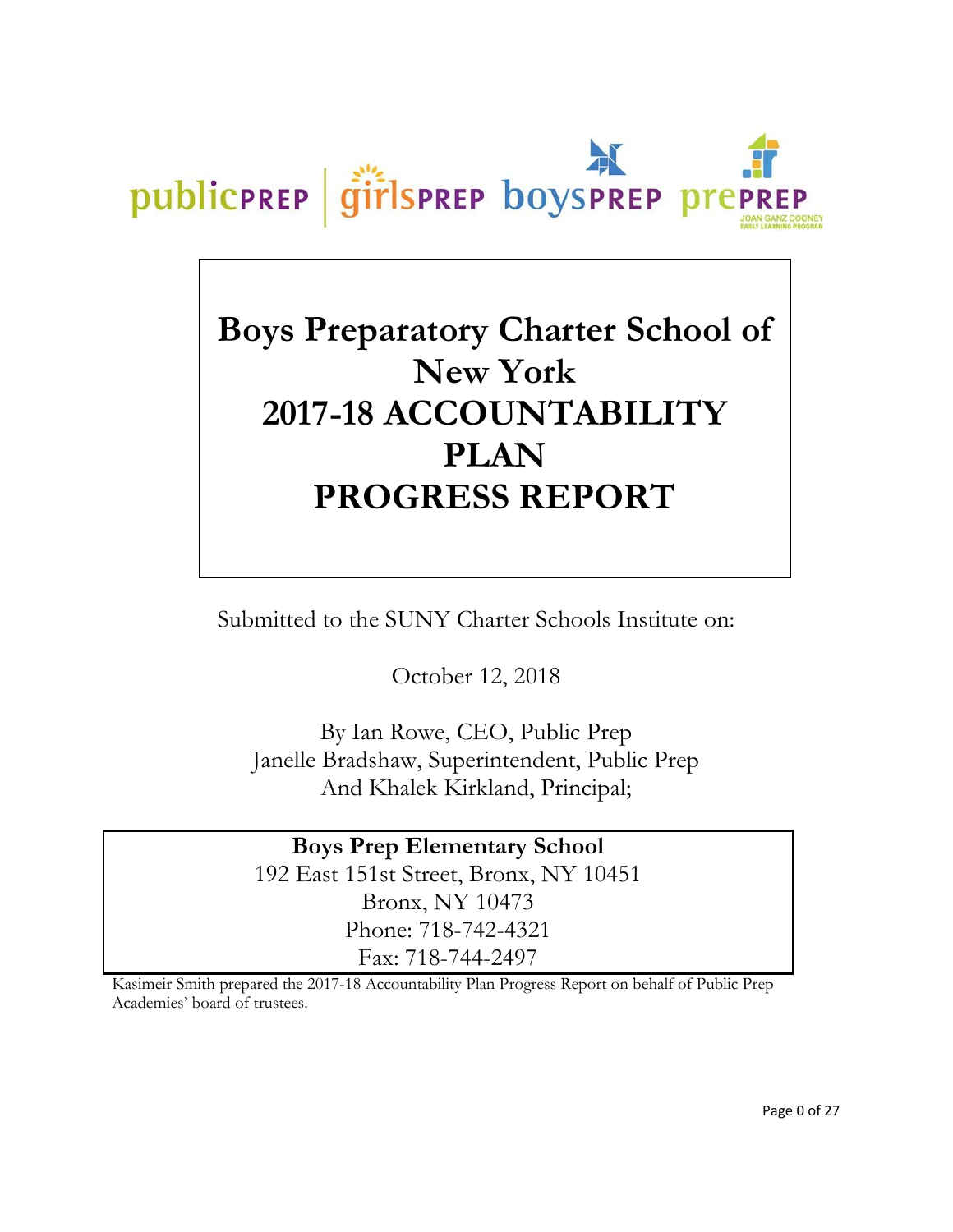| Trustee Full Name     | <b>Board Affiliation</b>                                    |  |  |  |
|-----------------------|-------------------------------------------------------------|--|--|--|
| H. Melvin Ming        | Public Preparatory Academies                                |  |  |  |
| Laura Weil            | Public Preparatory Academies                                |  |  |  |
| Lauren Frank          | Public Preparatory Academies                                |  |  |  |
| Mary Claire Ryan      | Public Preparatory Academies                                |  |  |  |
| Nicole Kail Greene    | Public Preparatory Academies                                |  |  |  |
| Nicole Pullen Ross    | Public Preparatory Academies                                |  |  |  |
| R. Boykin Curry       | Public Preparatory Academies                                |  |  |  |
| Ramsey Lyons          | Public Preparatory Academies                                |  |  |  |
| Bryan Lawrence        | Public Preparatory Network                                  |  |  |  |
| Dominique Schulte     | Public Preparatory Network                                  |  |  |  |
| Gregory Jones         | Public Preparatory Network                                  |  |  |  |
| Margery Mayer         | Public Preparatory Network                                  |  |  |  |
| Mark Diker            | Public Preparatory Network                                  |  |  |  |
| Philip O. Brandes     | Public Preparatory Network                                  |  |  |  |
| Eric Grannis          | Public Preparatory Network and Public Preparatory Academies |  |  |  |
| Paul A. Vermylen, Jr. | Public Preparatory Network and Public Preparatory Academies |  |  |  |

**Khalek Kirkland has served as Principal of Boys Preparatory Charter School of New York (grades K-5) since June 2018.**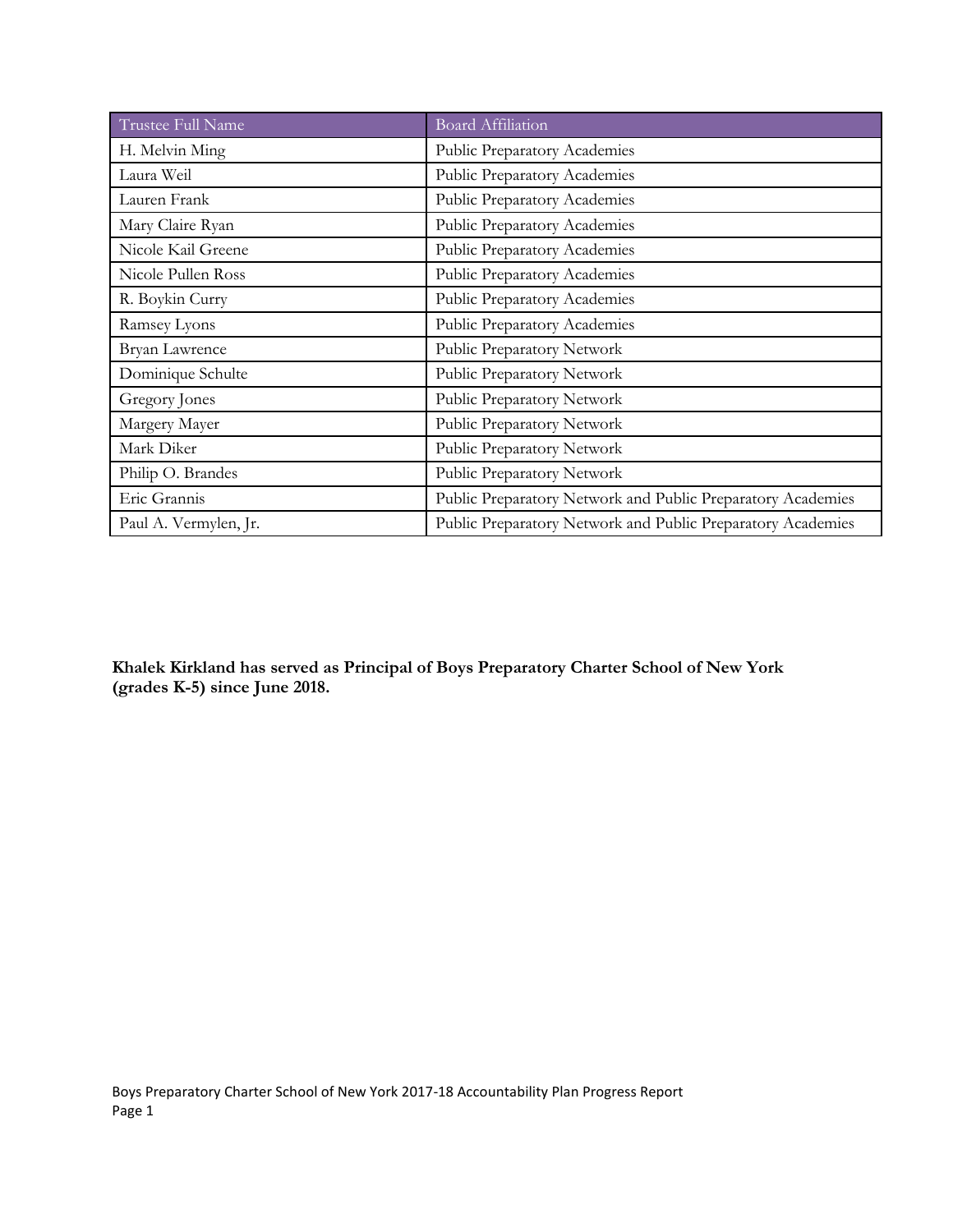# **INTRODUCTION**

Boys Prep Bronx, the first all-boys public elementary school in the Bronx, opened in 2014 to change the narrative for generations of young men of color by starting their educational journey early to put them on a path to college completion.

Boys Prep is part of Public Preparatory Network, which launched in 2009 to support the administrative demand of the schools, to assist in the replication and start-up process and to open future single-sex public elementary and middle schools in New York City. Our model is designed to empower each student to build strong character, demonstrate critical thinking, possess a core body of knowledge and be on a predictive path to earn a degree from a four-year university.

Our model recognizes the significance of starting early in building the self-expectation in students that they will attend and complete college and of providing a strong foundation to help get them there. Our content-rich interdisciplinary curriculum ensures students obtain knowledge, skills, and vocabulary related to English Language Arts, mathematics, history, geography, science, foreign language, and the arts. Furthermore, our schools aim to develop our students' work habits and individual talents by integrating the visual arts, music, and athletics into our curriculum.

Everything we do is designed to ensure students are prepared to graduate into New York City's top performing independent, parochial, and public schools to ensure they continue along the path to college completion.

Our core values are scholarship, merit, brotherhood and responsibility.

| School<br>Year | K  |    | 2  | 3  | 4  | C | 6 | $\overline{ }$ | 8 | 9 | 10 | 11 | 12 | Total |
|----------------|----|----|----|----|----|---|---|----------------|---|---|----|----|----|-------|
| 2014-15        | 68 | 75 |    |    |    |   |   |                |   |   |    |    |    | 143   |
| 2015-16        | 68 | 69 | 65 |    |    |   |   |                |   |   |    |    |    | 202   |
| 2017-18        | 74 | 80 | 59 | 41 |    |   |   |                |   |   |    |    |    | 254   |
| 2017-18        | 86 | 87 | 70 | 52 | 40 |   |   |                |   |   |    |    |    | 335   |

# **School Enrollment by Grade Level and School Year**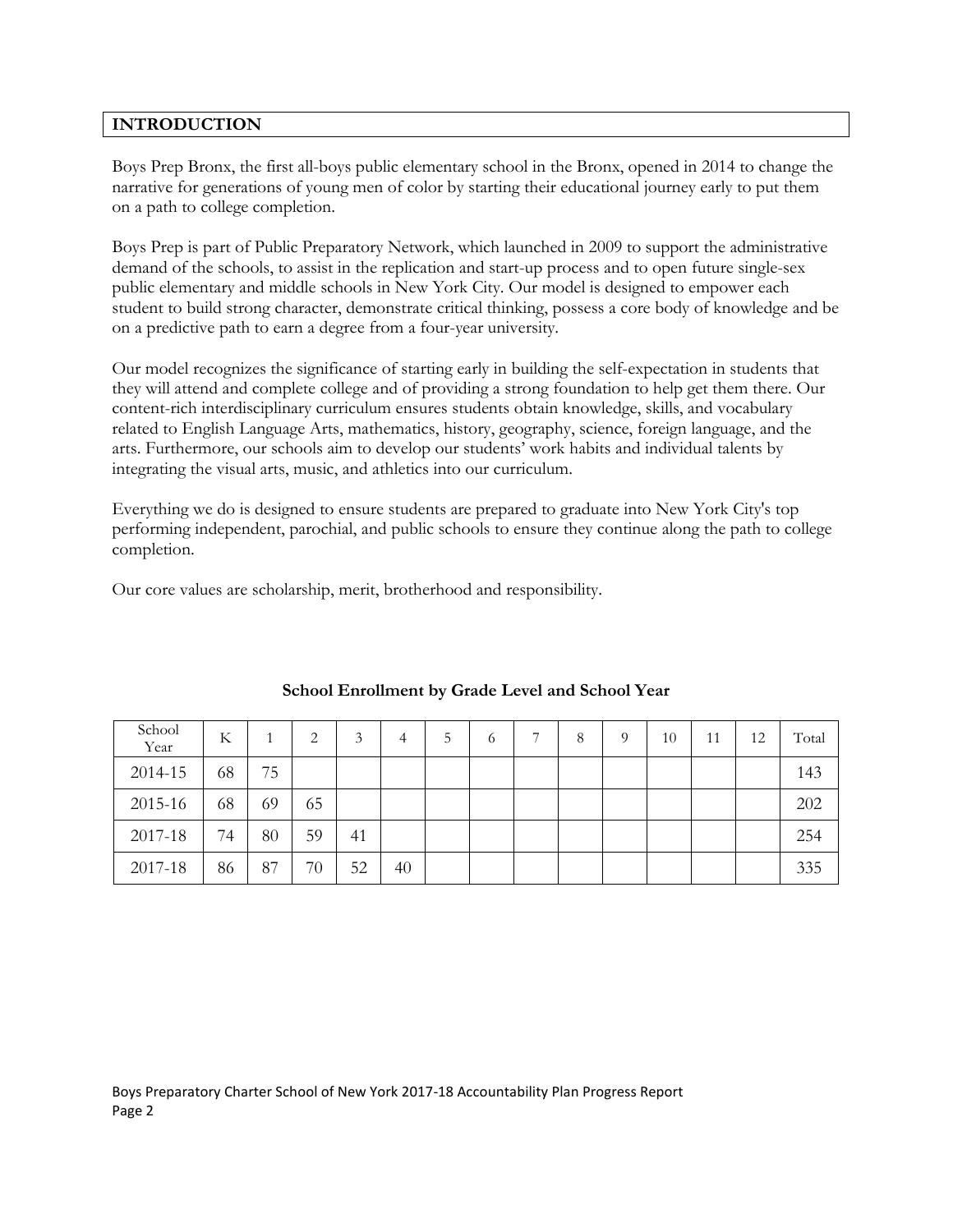# **Goal 1: English Language Arts** Students will become proficient readers of the English language.

# **Background**

Boys Prep uses balanced literacy approach in conjunction with the Common Core State Standards (CCSS) as a foundation for planning and instruction. Each integrated literacy block is approximately 110 minutes long at the elementary school and includes both reading and writing instruction and practice opportunities. Teachers use a lesson format that follows a predictable structure – Warm-Up, Teach, guided practice, Independent Practice, connect – so that students know what to expect and what is expected of them at each part of the lesson.

Boys Prep students gain the benefits of the workshop model by learning to communicate in a positive and collaborative climate, apply knowledge through meaningful communication about what they have read, selfmonitor through independent reading goals, and practice and master skills and standards by incorporating teacher and student feedback.

Teachers are trained and expected to monitor literacy growth using STEP, which is a research-based formative assessment, data management, and professional development system that has been proven to significantly improve student achievement in literacy. STEP assesses children's literacy skills, provides key data to educators, and trains teachers how to interpret that data in a way that moves children reliably through a 13-level system toward reading proficiency. Students also complete Writing Series and writing diagnostic tied to the units of instruction. Teachers use regular unit assessments in grades 2-5 to monitor student performance and progress.

The NWEA MAP assessment and unit assessments are used strategically by staff to ensure that immediate reteach and intervention of ELA skills is incorporated into the daily plans, as well as six-week intervention plans. Additionally, the ongoing data informs our RTI (response to intervention) process, a network wide model that targets students for enrichment and/or intervention.

While Boys Prep is committed to incorporating the programs that build strong foundations and embed higher order critical thinking, we also ensure rigor and high academic expectations through standardization and structure. For example, we have developed standardized practices for grading and evaluating student work as well as for small group instruction and Response to Intervention process and criteria.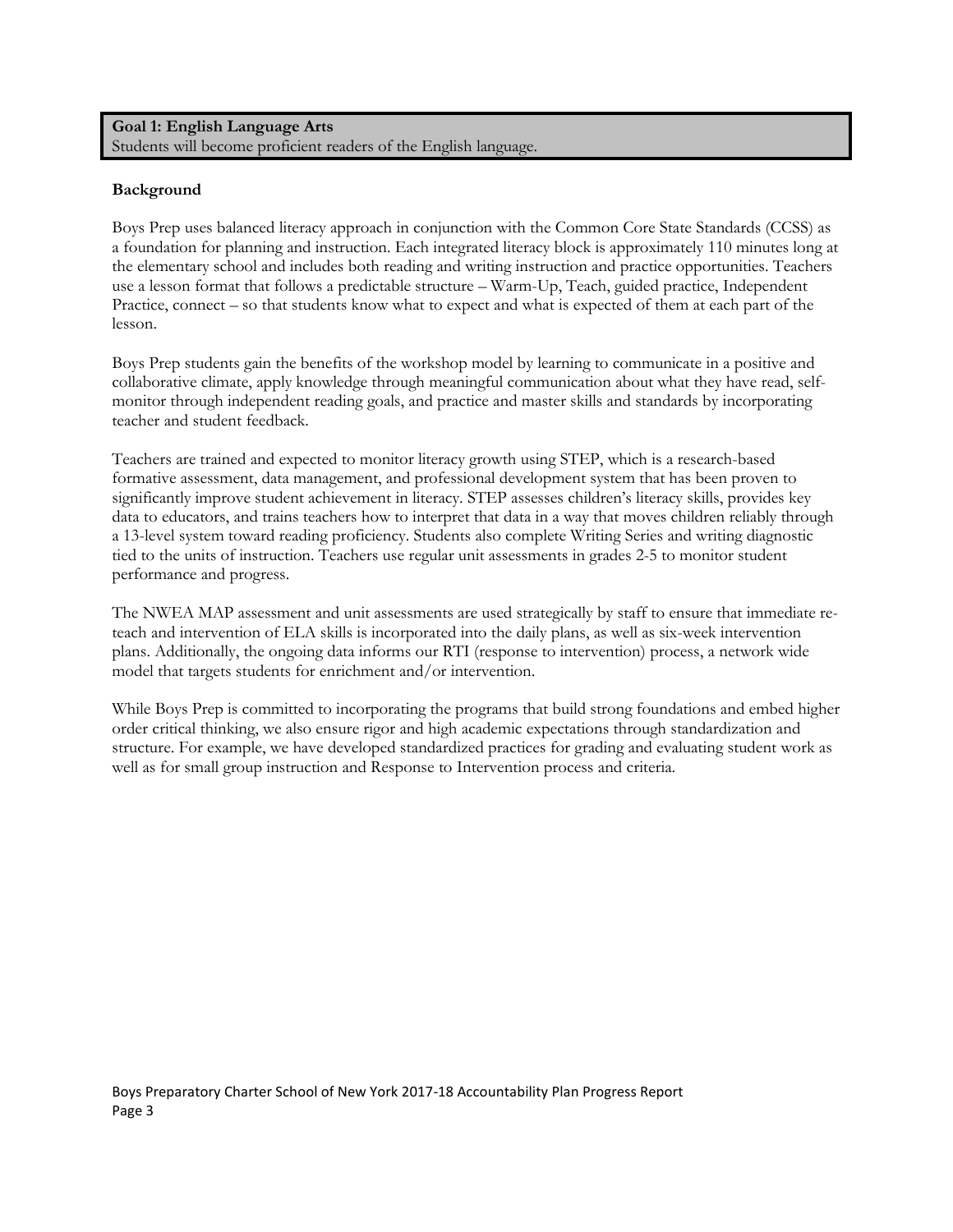## **Goal 1: Absolute Measure**

Each year, 75 percent of all tested students enrolled in at least their second year will perform at proficiency on the New York State English language arts examination for grades 3-8.

## **Method**

The school administered the New York State Testing Program English language arts assessment to students in 3rd and 4th grade in Spring 2018. Each student's raw score has been converted to a grade-specific scaled score and a performance level.

The table below summarizes participation information for this year's test administration. The table indicates total enrollment and total number of students tested. It also provides a detailed breakdown of those students excluded from the exam. Note that this table includes all students according to grade level, even if they have not enrolled in at least their second year.

| Grade | Not Tested<br>Total |                                    |                  |   | Total<br>Enrolled |  |
|-------|---------------------|------------------------------------|------------------|---|-------------------|--|
|       | Tested              | <b>IEP</b><br><b>ELL</b><br>Absent |                  |   |                   |  |
| 3     | 47                  |                                    | $\left( \right)$ | 5 | 52                |  |
| 4     | 37                  |                                    |                  | 3 | 40                |  |
| 5     |                     |                                    |                  |   |                   |  |
| 6     |                     |                                    |                  |   |                   |  |
|       |                     |                                    |                  |   |                   |  |
| 8     |                     |                                    |                  |   |                   |  |
| All   | 84                  |                                    |                  |   | 92                |  |

# **2017-18 State English Language Arts Exam Number of Students Tested and Not Tested**

# **Results**

47% of Boys Prep students enrolled in at least their second year were proficient on the NYS English language arts examination.

|        | All Students |               | Enrolled in at least their Second Year |               |  |  |
|--------|--------------|---------------|----------------------------------------|---------------|--|--|
| Grades | Percent      | Number Tested | Percent                                | Number Tested |  |  |
|        | 34%          | 47            | 35%                                    | 40            |  |  |
|        | 59%          | 37            | 63%                                    | 32            |  |  |
| 5      |              |               |                                        |               |  |  |
|        |              |               |                                        |               |  |  |
|        |              |               |                                        |               |  |  |
| 8      |              |               |                                        |               |  |  |
| All    | 45%          | 37            | $47\%$                                 | 72.           |  |  |

# **Performance on 2017-18 State English Language Arts Exam By All Students and Students Enrolled in At Least Their Second Year**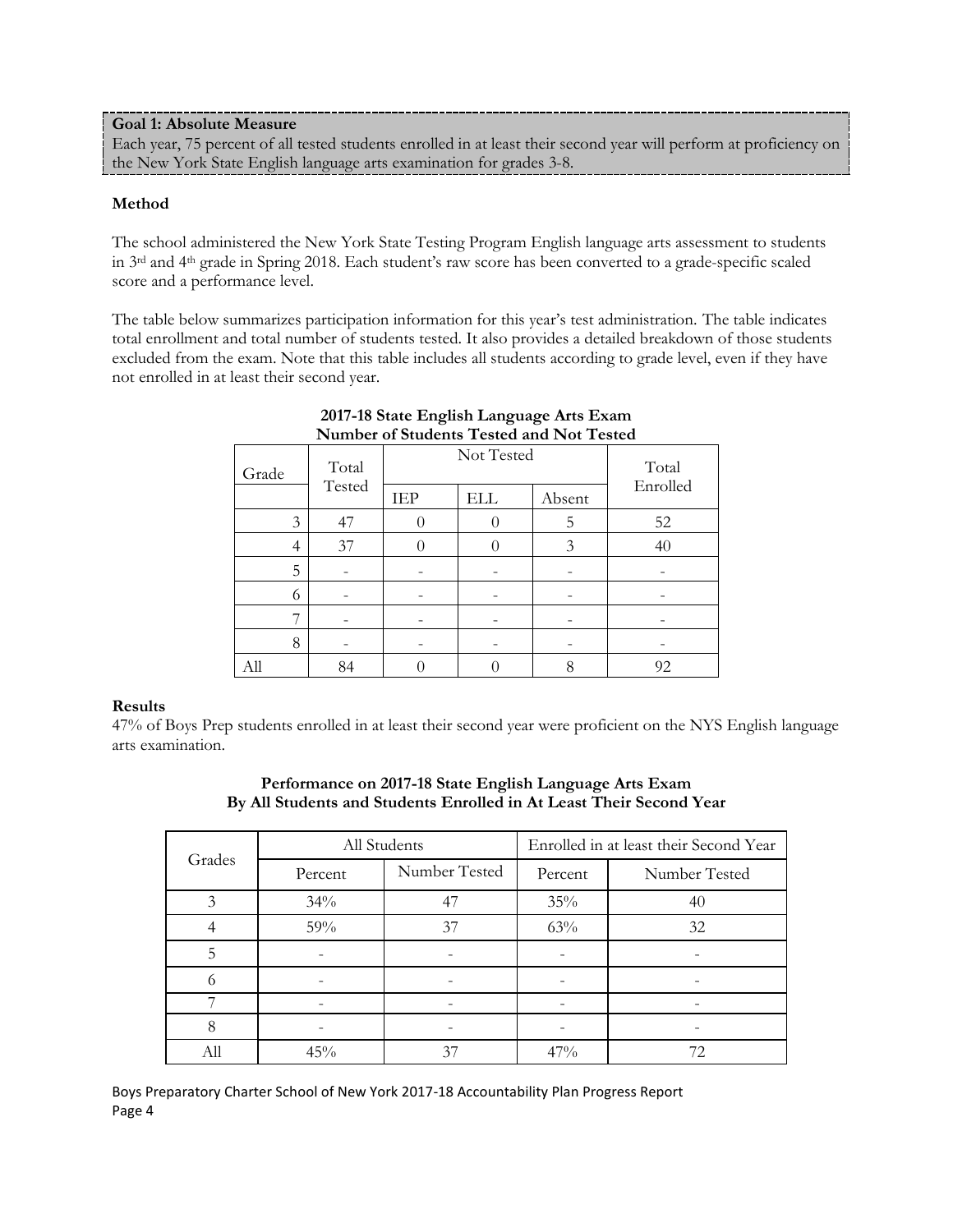# **Evaluation**

Boys Prep did not meet the accountability measure of 75 percent of students enrolled in at least their second year achieving proficiency. However, we believe the data indicates that Boys Prep is on a predictive path to meeting the goal of 75 percent proficiency in the future.

# **Additional Evidence**

The below table indicates the percentage of students in at least their second year.

| Grade |         | Percent of Students Enrolled in At Least Their Second Year Achieving Proficiency |                          |                          |         |                  |         |                  |
|-------|---------|----------------------------------------------------------------------------------|--------------------------|--------------------------|---------|------------------|---------|------------------|
|       | 2014-15 |                                                                                  |                          | 2015-16                  | 2016-17 |                  | 2017-18 |                  |
|       | Percent | Number<br>Tested                                                                 | Percent                  | Number<br>Tested         | Percent | Number<br>Tested | Percent | Number<br>Tested |
| 3     |         |                                                                                  | $\overline{\phantom{0}}$ | $\overline{\phantom{0}}$ | 35%     | 34               | 35%     | 40               |
| 4     |         |                                                                                  |                          |                          |         |                  | 63%     | 32               |
| 5     |         |                                                                                  |                          |                          |         |                  |         |                  |
| 6     |         |                                                                                  |                          |                          |         |                  |         |                  |
| 7     |         |                                                                                  |                          |                          |         |                  |         |                  |
| 8     |         |                                                                                  |                          |                          |         |                  |         |                  |
| All   |         |                                                                                  |                          |                          | 35%     | 34               | 47%     | 72               |

# **English Language Arts Performance by Grade Level and School Year**

**Goal 2: Absolute Measure** Each year, the school's aggregate Performance Level Index (PLI) on the State English language arts exam will meet the Annual Measurable Objective (AMO) set forth in the state's NCLB accountability system.

# **Method**

The federal No Child Left Behind law holds schools accountable for making annual yearly progress towards enabling all students to be proficient. As a result, the state sets an AMO each year to determine if schools are making satisfactory progress toward the goal of proficiency in the state's learning standards in English language arts. To achieve this measure, all tested students must have a Performance Level Index (PLI) value that equals or exceeds the 2017-18 English language arts AMO of 89. The PLI is calculated by adding the sum of the percent of all tested students at Levels 2 through 4 with the sum of the percent of all tested students at Levels 3 and 4. Thus, the highest possible PLI is 200.

# **Results**

Boys Prep's performance index for English language arts was 121 in the 2017-18 school year. This exceeds the AMO of 89.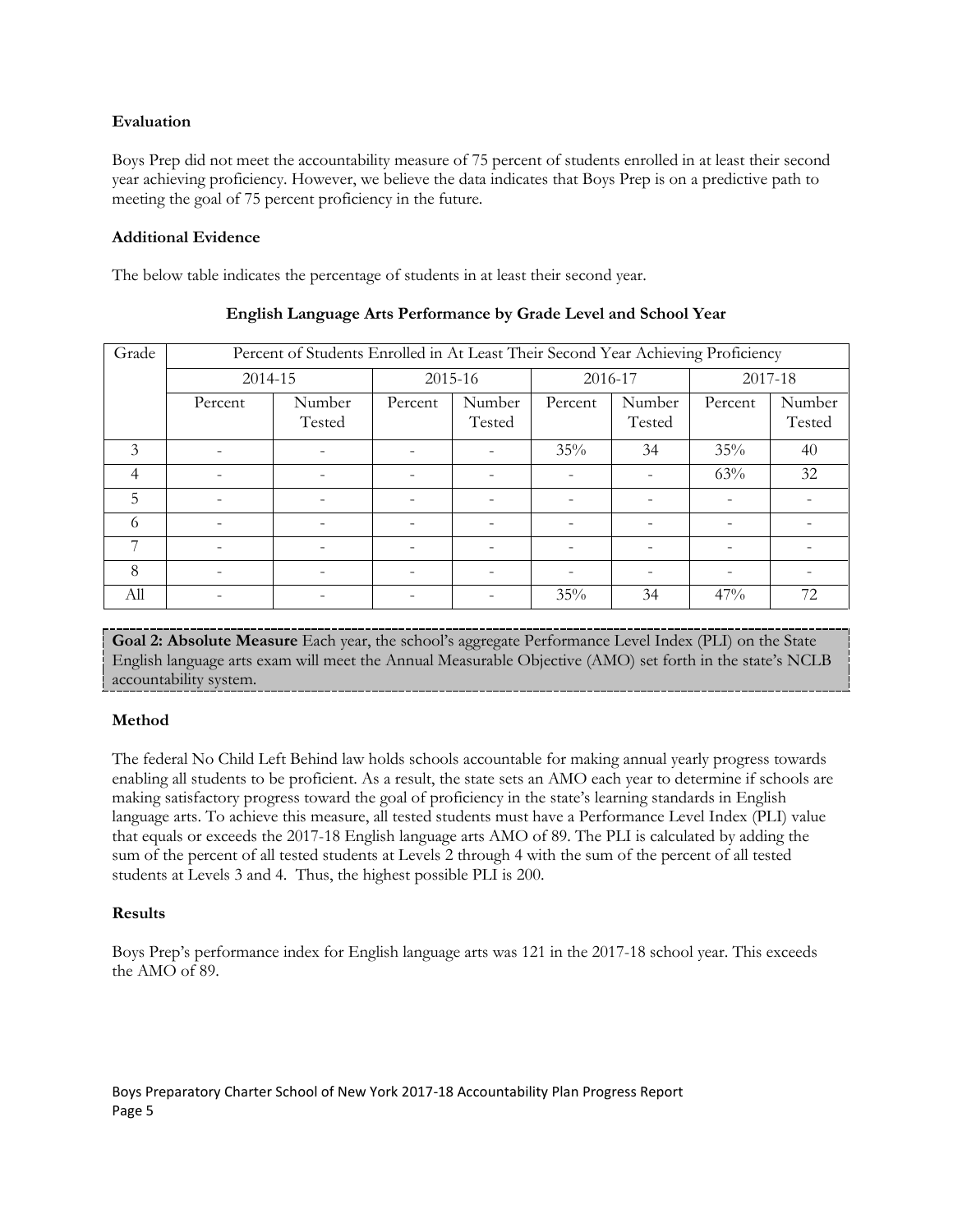| Number in |         |     |                    |  | Percent of Students at Each Performance Level |         |       |     |
|-----------|---------|-----|--------------------|--|-----------------------------------------------|---------|-------|-----|
| Cohort    | Level 1 |     | Level 2<br>Level 3 |  |                                               | Level 4 |       |     |
| 84        | $24\%$  |     | $31\%$             |  | 40%                                           |         | $5\%$ |     |
|           |         |     |                    |  |                                               |         |       |     |
|           | РI      | $=$ | 31                 |  | 40                                            |         |       | 76  |
|           |         |     |                    |  | 40                                            |         | C.    | 45  |
|           |         |     |                    |  |                                               |         | PL    | 121 |

## **English Language Arts 2017-18 Performance Level Index (PLI)**

## **Evaluation**

Boys Prep exceeded the Annual Measurable Objective by 32 points in 2017-18.

## **Goal 3: Comparative Measure**

Each year, the percent of all tested students who are enrolled in at least their second year and performing at proficiency on the state English language arts exam will be greater than that of all students in the same tested grades in the local school district.

## **Method**

A school compares tested students enrolled in at least their second year to all tested students in the surrounding public-school district. Comparisons are between the results for each grade in which the school had tested students in at least their second year at the school and the total result for all students at the corresponding grades in the school district.

#### **Results**

Students enrolled in at least their second year at Boys Prep outperformed those in their host district, NYC Community District 8.

| Grade          |         | Percent of Students at Proficiency                     |                         |               |  |  |  |  |
|----------------|---------|--------------------------------------------------------|-------------------------|---------------|--|--|--|--|
|                |         | <b>Charter School Students</b><br>In At Least 2nd Year | All District 8 Students |               |  |  |  |  |
|                | Percent | Number<br>Tested                                       | Percent                 | Number Tested |  |  |  |  |
| 3              | $35\%$  | 40                                                     | 39%                     | 2110          |  |  |  |  |
| $\overline{4}$ | 63%     | 32                                                     | 36%                     | 2083          |  |  |  |  |
| 5              |         |                                                        | 28%                     | 2193          |  |  |  |  |
| 6              |         |                                                        | $37\%$                  | 2085          |  |  |  |  |
| 7              |         |                                                        | 29%                     | 2167          |  |  |  |  |
| 8              |         |                                                        | $37\%$                  | 1939          |  |  |  |  |
| All            | 47%     | 72                                                     | 34%                     | 12577         |  |  |  |  |

## **2017-18 State English Language Arts Exam Charter School and District Performance by Grade Level**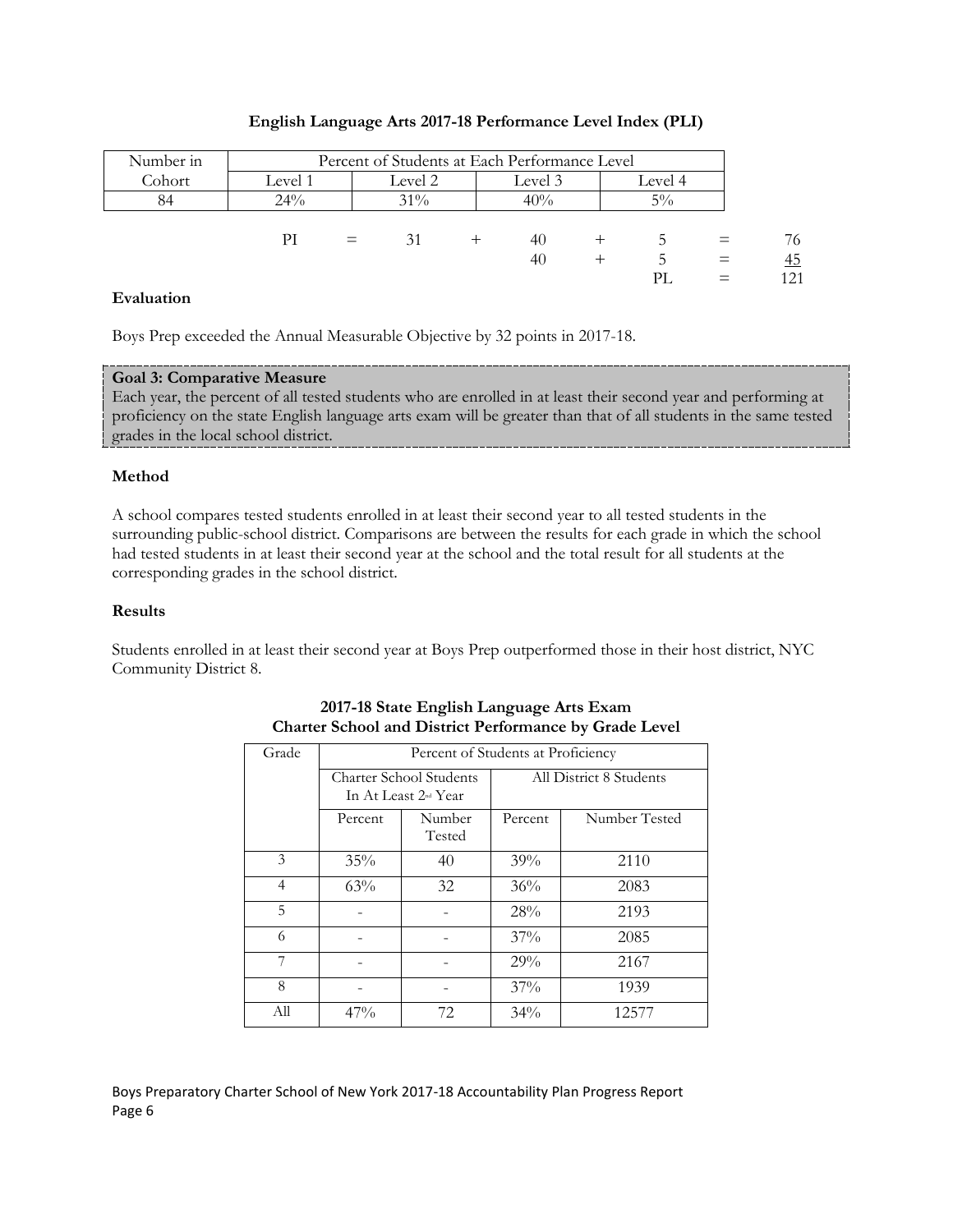## **Evaluation**

Boys Prep met the accountability measure requiring that the proportion of all students who are enrolled in at least their second year and performing at proficiency on the state English language arts exam be greater than that of all students in the same tested grades in the local school district.

#### **Additional Evidence**

The below table demonstrates that Boys Prep students have outperformed the students of the school's host district, District 8.

| Grade          |                          | Percent of Students Enrolled in at Least their Second Year Who Are at Proficiency<br>Compared to Local District Students |                     |               |                     |                          |                     |               |
|----------------|--------------------------|--------------------------------------------------------------------------------------------------------------------------|---------------------|---------------|---------------------|--------------------------|---------------------|---------------|
|                | 2014-15                  |                                                                                                                          | 2015-16             |               |                     | 2016-17                  |                     | 2017-18       |
|                | <b>Boys</b><br>Prep      | District<br>8                                                                                                            | <b>Boys</b><br>Prep | District<br>8 | <b>Boys</b><br>Prep | District<br>8            | <b>Boys</b><br>Prep | District<br>8 |
| 3              |                          |                                                                                                                          |                     |               | 35%                 | 30%                      | 35%                 | 39%           |
| $\overline{4}$ |                          |                                                                                                                          |                     |               |                     |                          | 63%                 | $36\%$        |
| 5              | $\overline{\phantom{a}}$ |                                                                                                                          |                     |               |                     | $\overline{\phantom{a}}$ |                     | 28%           |
| 6              |                          |                                                                                                                          |                     |               |                     |                          |                     | 37%           |
|                |                          |                                                                                                                          |                     |               |                     |                          |                     | 29%           |
| 8              |                          |                                                                                                                          |                     |               |                     |                          |                     | 37%           |
| All            |                          |                                                                                                                          |                     |               | 35%                 | 30%                      | 47%                 | 34%           |

# **English Language Arts Performance of Charter School and Local District by Grade Level and School Year**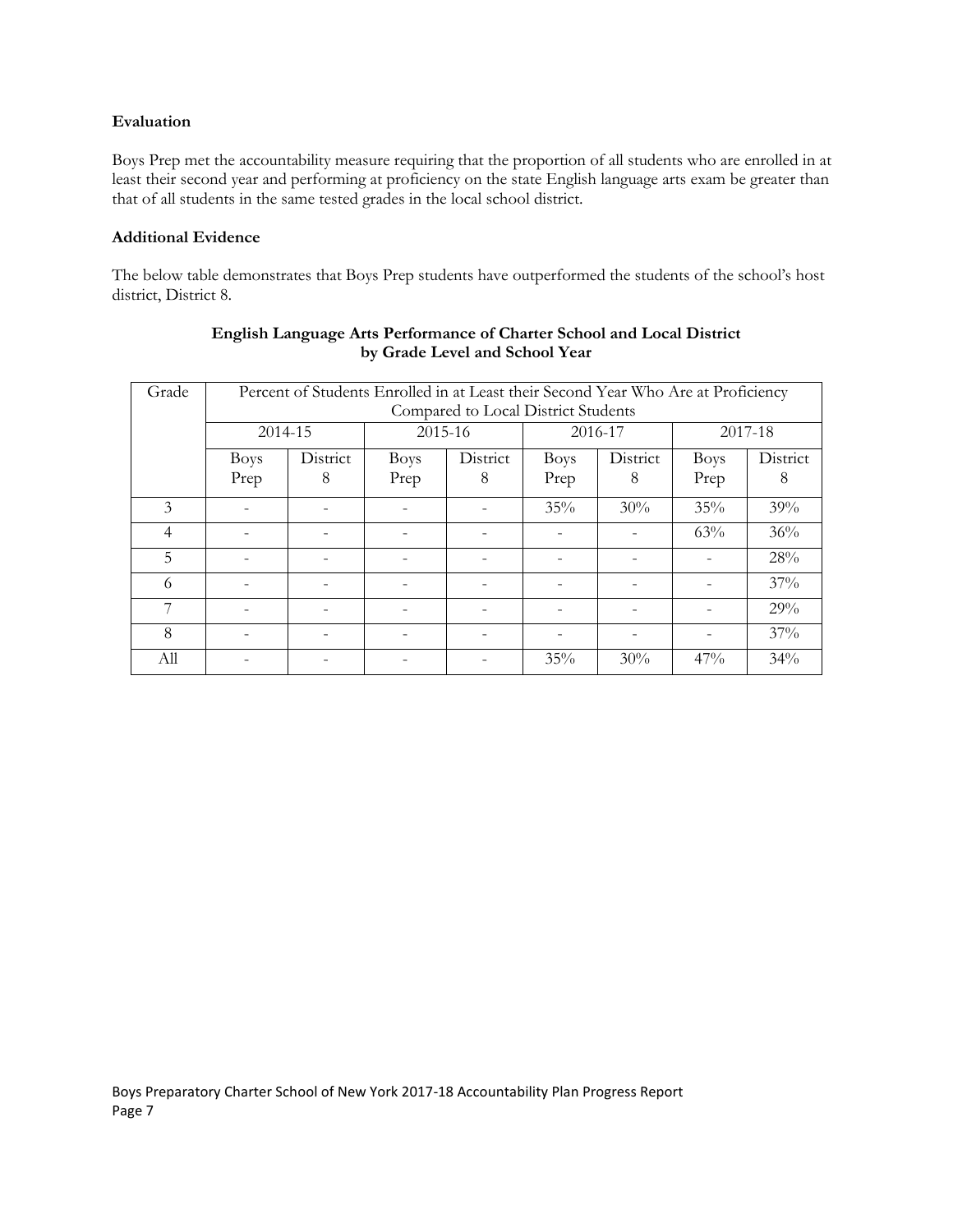# **Goal 1: Comparative Measure**

Each year, the school will exceed its predicted level of performance on the state English language arts exam by an Effect Size of 0.3 or above (performing higher than expected to a small degree) according to a regression analysis controlling for students eligible for economically disadvantaged students among all public schools in New York State.

# **Method**

The Charter Schools Institute conducts a Comparative Performance Analysis, which compares the school's performance to demographically similar public schools state-wide. The Institute uses a regression analysis to control for the percentage of economically disadvantaged students among all public schools in New York State. The Institute compares the school's actual performance to the predicted performance of public schools with a similar economically disadvantaged percentage. The difference between the schools' actual and predicted performance, relative to other schools with similar economically disadvantaged statistics, produces an Effect Size. An Effect Size of 0.3 or performing higher than expected to a small degree is the requirement for achieving this measure. Given the timing of the state's release of economically disadvantaged data and the demands of the data analysis, the 2017-18 analysis is not yet available. This report contains 2016-17 results, the most recent Comparative Performance Analysis available.

# **Results**

In 2016-17, Girls Prep Bronx's aggregate effect size in English language arts was 0.23

| Grade | <b>Percent of</b><br>Economically<br><b>Disadvantaged</b> | Number of<br><b>Students</b> |        | <b>Percent of Students</b><br>at Proficiency | <b>Difference</b><br>between Actual | <b>Effect Size</b> |
|-------|-----------------------------------------------------------|------------------------------|--------|----------------------------------------------|-------------------------------------|--------------------|
|       | <b>Students</b>                                           | <b>Tested</b>                | Actual | Predicted                                    | and Predicted                       |                    |
|       | 92.7                                                      | 37                           | 32     | 27.8                                         | 4.2                                 | 0.23               |
|       |                                                           |                              |        |                                              |                                     |                    |
|       |                                                           |                              |        |                                              |                                     |                    |
| 6     |                                                           |                              |        |                                              |                                     |                    |
|       |                                                           |                              |        |                                              |                                     |                    |
| 8     |                                                           |                              |        |                                              |                                     |                    |
| All   | 92.7                                                      | 37                           | 32.0   | 27.8                                         | 4.2                                 | 0.23               |
|       |                                                           |                              |        |                                              |                                     |                    |

2016-17 **English Language Arts Comparative Performance by Grade Level**

| <b>School's Overall Comparative Performance:</b> |  |
|--------------------------------------------------|--|
| Slightly higher than expected                    |  |

# **Evaluation**

In 2016-17, Boys Prep did not meet met this accountability plan goal. Boys Prep's effect size is not yet available for 2017-18, the year relevant to this analysis.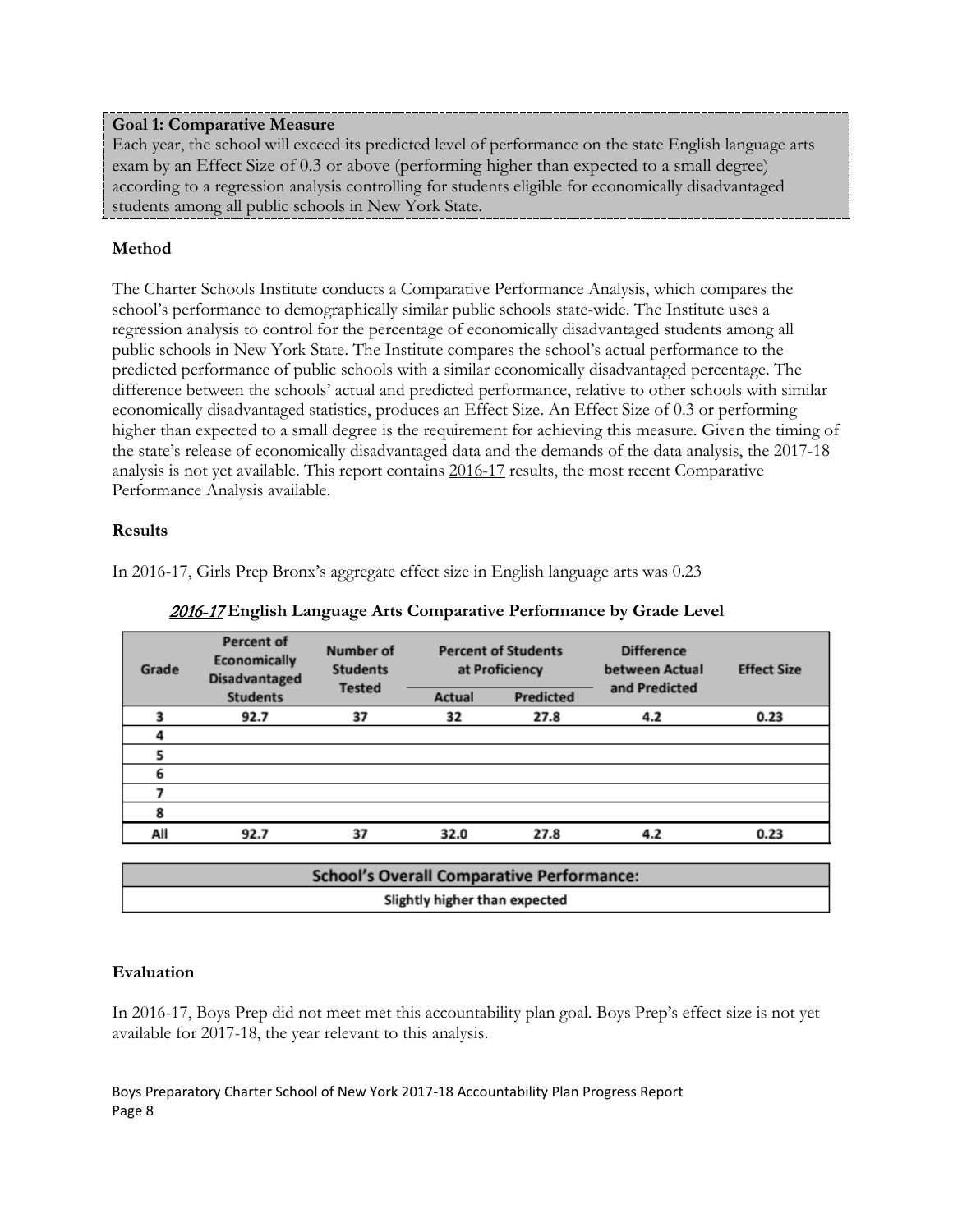# **Additional Evidence**

Our improvements to curriculum, instruction, and data use make us confident that we will continue to produce strong results in the future.

| School<br>Year | Grades | Percent<br>Eligible for<br>Free Lunch | Number<br>Tested | Actual | Predicted | Effect<br><b>Size</b> |
|----------------|--------|---------------------------------------|------------------|--------|-----------|-----------------------|
| 2016-17        | K-3    | 92.7                                  | 37               | 32     | 27.8      | 0.23                  |

# **English Language Arts Comparative Performance by School Year**

# **Goal 1: Growth Measure**

Each year, under the state's Growth Model, the school's mean unadjusted growth percentile in English language arts for all tested students in grades 4-8 will be above the state's unadjusted median growth percentile.

# **Method**

This measure examines the change in performance of the same group of students from one year to the next and the progress they are making in comparison to other students with the same score in the previous year. The analysis only includes students who took the state exam in 2017-18 and have a state exam score from 2016-17 including students who were retained in the same grade. Students with the same 2016-17 score are ranked by their 2017-18 score and assigned a percentile based on their relative growth in performance (student growth percentile). Students' growth percentiles are aggregated schoolwide to yield a school's mean growth percentile. For a school to perform above the statewide median, it must have a mean growth percentile greater than 50.

# **Results**

In 2017-18, Boys Prep Bronx's mean unadjusted growth percentile was 56. This is higher than the state's unadjusted median growth percentile of 50.0

|       |        | Mean Growth Percentile |
|-------|--------|------------------------|
| Grade | School | Statewide              |
|       |        | Median                 |
|       | 56     | 50                     |
| 5     |        | 50                     |
|       |        | 50                     |
|       |        | 50                     |
|       |        | 50                     |
|       |        | 50                     |

# **2016-17 English Language Arts Mean Growth Percentile by Grade Level**

# **Evaluation**

In 2017-18, Boys Prep met this accountability plan goal.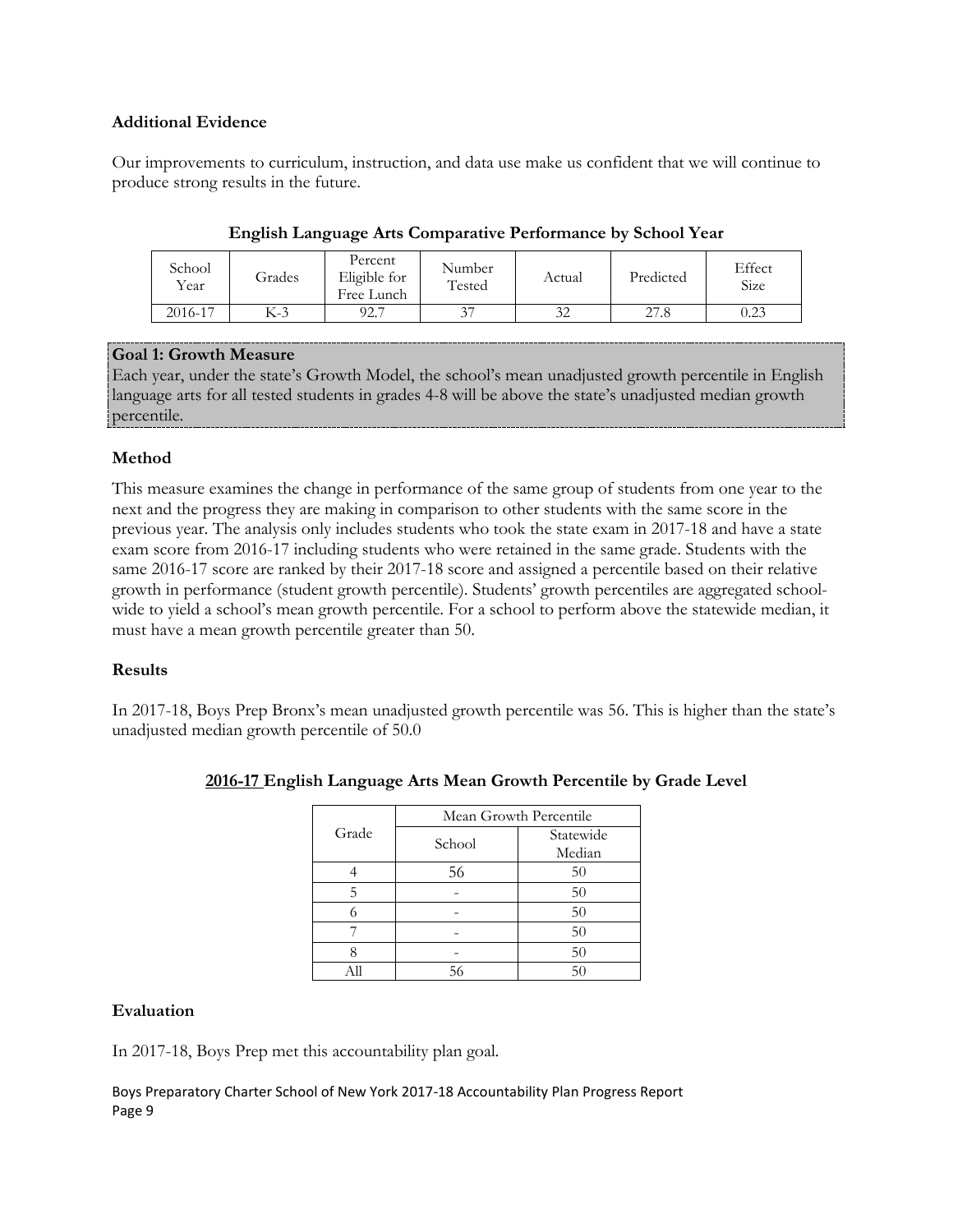| Grade | Mean Growth Percentile |
|-------|------------------------|
|       | 2017-18                |
|       | 56                     |
| 5     |                        |
|       |                        |
|       |                        |
|       |                        |
|       | 56                     |

# **English Language Arts Mean Growth Percentile by Grade Level and School Year**

# **Summary of the English Language Arts Goal**

We are committed to providing the resources needed for our students to become proficient readers of the English language. Boys Prep is committed to a culture of continuous improvement where student achievement and success has no limit.

In 2017-18, Boys Prep achieved 3 out of the 5 possible measures for evaluation. Below we have outlined an action plan to implement in the coming year. This plan includes programs and processes that have proven to be successful and new strategies that address our observable gaps.

Like most of the charter schools in New York City, Boys Prep did not meet the goal of 75 percent proficiency in 2017-18. However, our outstanding growth data gives us confidence that we are on a predictive path to attaining that goal in the future.

| Type        | <b>Measure</b>                                                                                                                                                                                                                                                                                                                                                                             | <b>Outcome</b>  |
|-------------|--------------------------------------------------------------------------------------------------------------------------------------------------------------------------------------------------------------------------------------------------------------------------------------------------------------------------------------------------------------------------------------------|-----------------|
| Absolute    | Each year, 75 percent of all tested students who are enrolled in at least<br>their second year will perform at proficiency on the New York State<br>English language arts exam for grades 3-8.                                                                                                                                                                                             | Did Not Achieve |
| Absolute    | Each year, the school's aggregate Performance Level Index (PLI) on the<br>state English language arts exam will meet that year's Annual Measurable<br>Objective (AMO) set forth in the state's NCLB accountability system.                                                                                                                                                                 | <b>Achieved</b> |
| Comparative | Each year, the percent of all tested students who are enrolled in at least<br>their second year and performing at proficiency on the state English<br>language arts exam will be greater than that of students in the same tested<br>grades in the local school district.                                                                                                                  | Achieved        |
| Comparative | Each year, the school will exceed its predicted level of performance on the state<br>English language arts exam by an Effect Size of 0.3 or above (performing higher<br>than expected to a small degree) according to a regression analysis controlling for<br>economically disadvantaged students among all public schools in New York<br>State. (Using 2016-17 school district results.) | Did Not Achieve |
| Growth      | Each year, under the state's Growth Model the school's mean unadjusted growth<br>percentile in English language arts for all tested students in grades 4-8 will be<br>above the state's unadjusted median growth percentile.                                                                                                                                                               | vchievec        |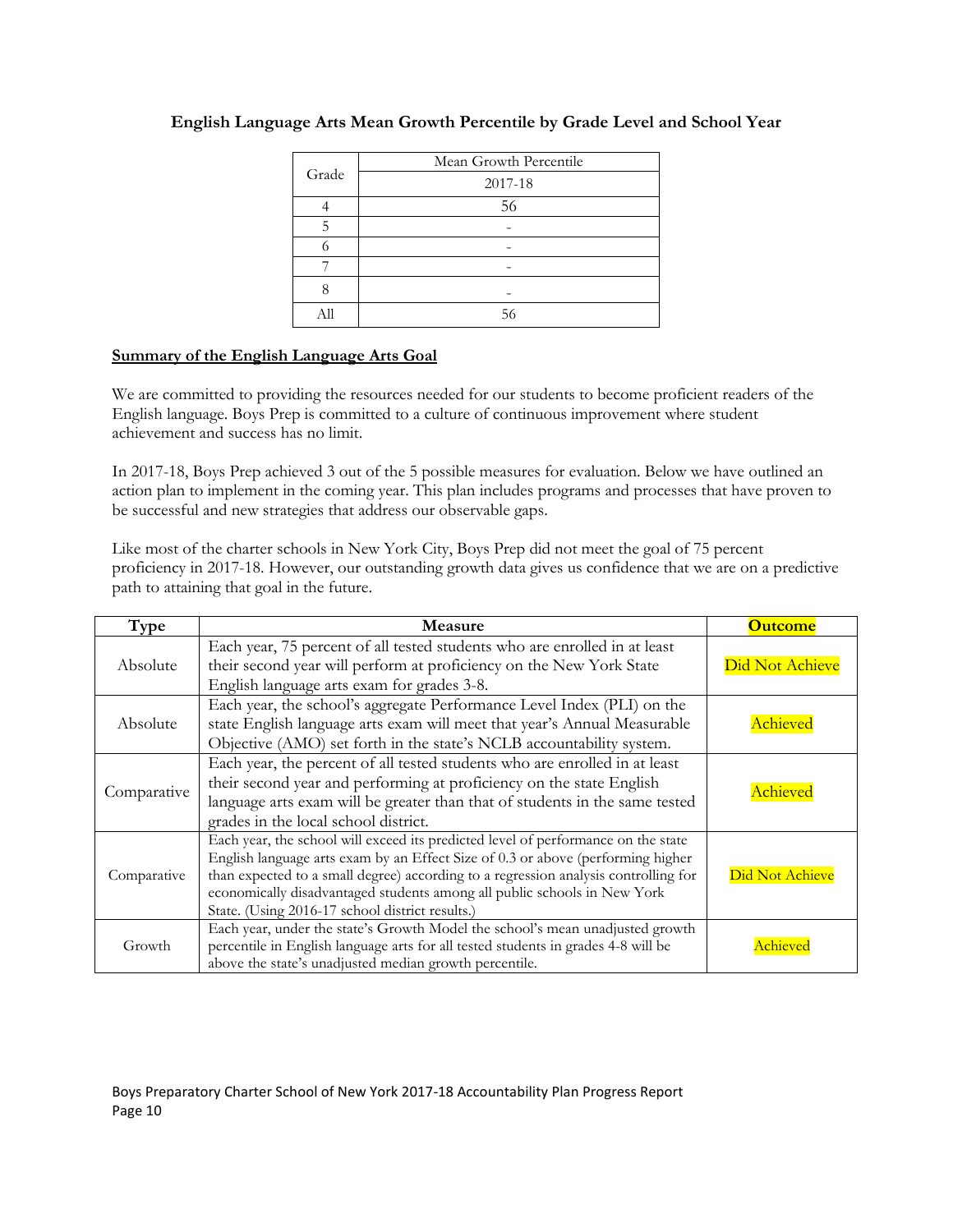#### **Action Plan**

#### **Curriculum**

During the charter period, Boys Prep faculty worked diligently with peer faculty across the Public Prep Network to improve the quality and consistency of the ELA curriculum. The K-8 curriculum was constructed through a combination of upgrading the strongest of the units that were already in use and bringing in high quality external units from Success Academy, Expeditionary Learning and other schools with a strong track record of academic excellence. In 2017-18, teachers across the network implemented a common, standardsaligned ELA curriculum that is coherent in PreK-8. Each unit provides common components, including the ability to choose among a variety of rigorous texts, aligned assessments, clear enduring understandings, interdisciplinary connections, and detailed lesson guides for teachers to use, amend, or build upon. All standards, skills, scope and sequence, and end-of-unit assessments are shared across Public Prep schools, allowing schools to share instructional techniques and benchmark progress against their peers.

#### **Instruction**

The second key lever to drive academic improvement is to continue to refine our coaching and observation processes. As the level of expectations of our students has increased, we have identified that our expectations for adult learning must also increase and are providing additional levels of support and professional development opportunities to ensure successful and impactful instructional delivery. All of Boys Prep's instructional leaders regularly observe teachers and provide instructional feedback. Grade team leaders will also conduct informal observations and peer observations. All observations will utilize the Danielson framework as our model of excellent teaching.

Boys Prep has invested in the TeachBoost platform to improve the quality of observation, coaching and evaluation. All teachers will receive a minimum of 15 short and 5 long classroom observations from their coach, which is the average reported by top-quartile schools on TNTP's Insight survey. Our coaching and observation program will also be supported through our partnership with TNTP. From the research literature on school improvement, we know that strong coaching and feedback is one of the highest-leverage strategies that a principal must utilize to improve student achievement. TNTP will also organize Excellent School Visits to ensure our school leaders see best practice.

#### **Data & Assessment**

Boys Prep teachers and instructional leaders routinely collect and analyze a wide variety of qualitative and quantitative data to improve curriculum and instruction. Students are assessed using curricular-aligned, performance-based assessments as measures of absolute performance. These rigorous assessments require synthesis and high-level application of knowledge from all subject areas. Student growth is measured using the NWEA MAP and STEP assessments. Throughout the year, students take interim assessments aligned with our scope and sequence in mathematics and in English Language Arts.

#### **Leadership**

To better support the Instruction, Curriculum and Assessment, Public Prep made important changes to strengthen the organization's central leadership team. To improve the support and supervision of principals, Public Prep unbundled some of the responsibilities of the CEO, putting day-to-day operations in the hands of the network's Academic Team.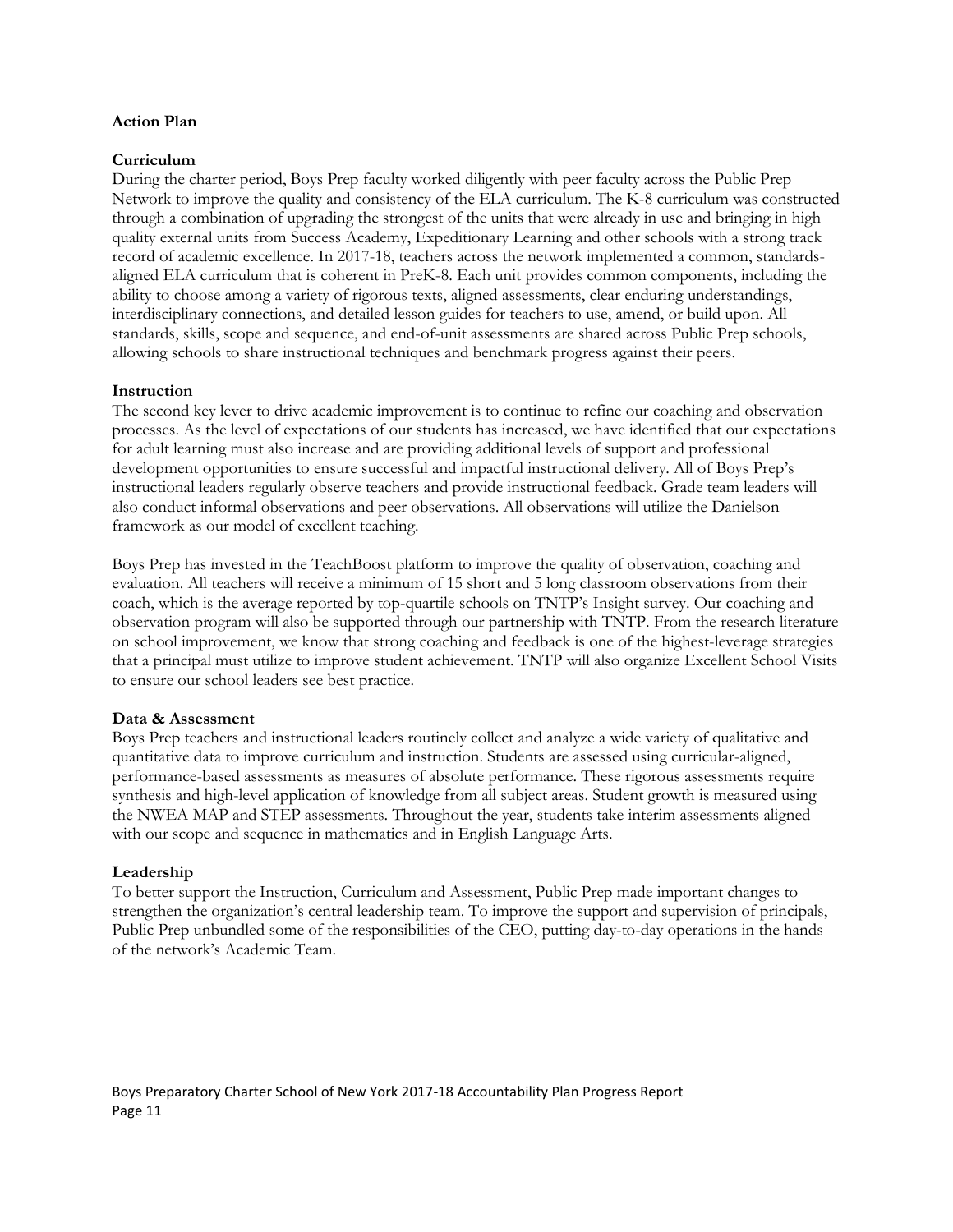## **MATHEMATICS**

#### **Goal 2: Mathematics**

Boys Prep students will demonstrate steady progress in the understanding and application of mathematical skills and concepts.

#### **Background**

Boys Prep has an intensive math curriculum that utilizes the Common Core State Standards as a foundation and folds in rigorous curricula to challenge students and allow teachers to narrow and deepen the scope of math instruction. Boys Prep's math instruction schedule includes a morning meeting each day, as well as a math lesson each day at the elementary level Teachers use data from student work and math lessons to plan for future instruction.

Boys Prep is continuing to use publisher resources such as Engrade NY at the elementary and middle school, but the program is supplemented with additional content and exemplars to provide more process-based problem solving and to fill gaps in the curriculum. The use of math centers to develop and reinforce mathematical concepts and skills is a critical component of the math workshop. In addition to a math workshop, students participate in solving complex word problems during "Cognitively Guided Instruction" (CGI). CGI serves as a daily opportunity for students to deeply consider number relationships, to apply relationships to computation strategies, and to discuss and analyze their reasoning. CGI supports the development of efficient, flexible, meaningful, and accurate computation strategies.

Boys Prep's instructional leadership teams focus on abstract math to more readily assure that students will be able to take on a more diverse array of mathematical problems and apply their mathematical understandings to new and varied situations. With this strategy teachers are also able to hone their instructional technique through intensive development of lessons.

#### **Goal 1: Absolute Measure**

Each year, 75 percent of all tested students enrolled in at least their second year will perform at proficiency on the New York State mathematics examination for grades 3-8.

#### **Method**

The school administered the New York State Testing Program mathematics assessment to students in  $3<sup>rd</sup>$  and 4th grade in Spring 2018. Each student's raw score has been converted to a grade-specific scaled score and a performance level.

The table below summarizes participation information for this year's test administration. The table indicates total enrollment and total number of students tested. It also provides a detailed breakdown of those students excluded from the exam. Note that this table includes all students according to grade level, even if they have not enrolled in at least their second year.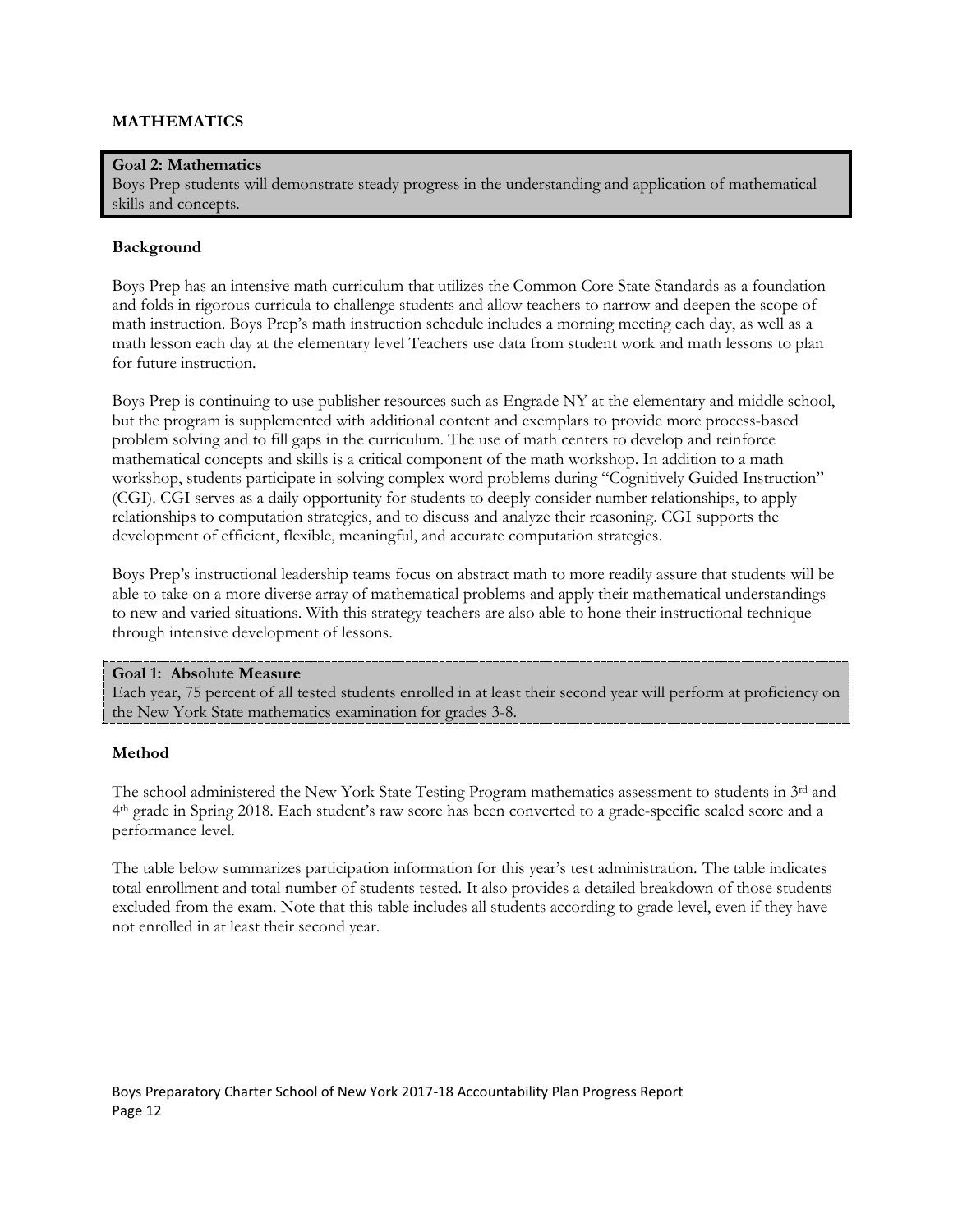| Grade | Total  | Not Tested | Total      |        |          |
|-------|--------|------------|------------|--------|----------|
|       | Tested | IEP        | <b>ELL</b> | Absent | Enrolled |
| 3     | 47     |            |            | 5      | 52       |
| 4     | 36     |            |            |        | 40       |
| 5     |        |            |            |        |          |
| 6     |        |            |            |        |          |
|       |        |            |            |        |          |
| 8     |        |            |            |        |          |
|       | 83     |            |            |        | 92       |

## **2017-18 State Mathematics Exam Number of Students Tested and Not Tested**

## **Results**

44% of Boys Prep students enrolled in at least their second year were proficient on the NYS mathematics examination.

| Grades | All Students |        | Enrolled in at least their Second |        |
|--------|--------------|--------|-----------------------------------|--------|
|        |              |        |                                   | Year   |
|        | Percent      | Number | Percent                           | Number |
|        |              | Tested |                                   | Tested |
| 3      | 40%          | 47     | 45%                               | 40     |
| 4      | $44\%$       | 36     | 42%                               | 31     |
| 5      |              |        |                                   |        |
| 6      |              |        |                                   |        |
|        |              |        |                                   |        |
| 8      |              |        |                                   |        |
| All    | 42%          | 83     | 44%                               |        |

## **Performance on 2017-18 State Mathematics Exam By All Students and Students Enrolled in At Least Their Second Year**

#### **Evaluation**

Boys Prep did not meet the accountability measure of 75 percent of students enrolled in at least their second year achieving proficiency. However, we believe the data indicates that Boys Prep is on a predictive path to meeting the goal of 75 percent proficiency in the future.

#### **Additional Evidence**

The below table indicates the percentage of students in at least their second year.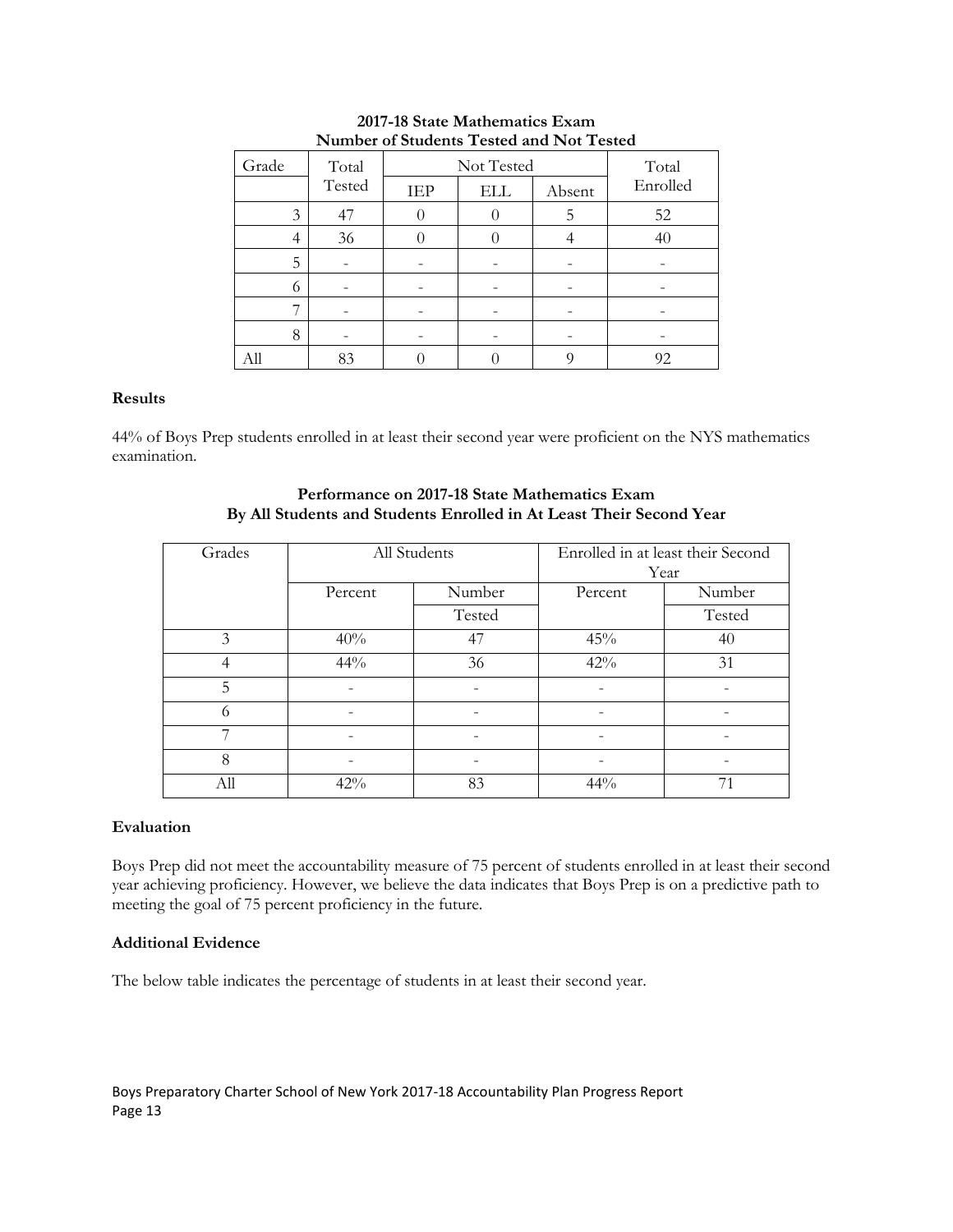| Percent of Students Enrolled in At Least Their Second Year Achieving Proficiency<br>Grade<br>2014-15<br>2015-16<br>2016-17<br>2017-18<br>Number<br>Number<br>Number<br>Number<br>Percent<br>Percent<br>Percent<br>Percent<br>Tested<br>Tested<br>Tested<br>Tested<br>3<br>51%<br>45%<br>37<br>40 |  |
|--------------------------------------------------------------------------------------------------------------------------------------------------------------------------------------------------------------------------------------------------------------------------------------------------|--|
|                                                                                                                                                                                                                                                                                                  |  |
|                                                                                                                                                                                                                                                                                                  |  |
|                                                                                                                                                                                                                                                                                                  |  |
|                                                                                                                                                                                                                                                                                                  |  |
| 42%<br>31<br>4                                                                                                                                                                                                                                                                                   |  |
| 5                                                                                                                                                                                                                                                                                                |  |
| 6                                                                                                                                                                                                                                                                                                |  |
| 7                                                                                                                                                                                                                                                                                                |  |
| 8                                                                                                                                                                                                                                                                                                |  |
| 51%<br>37<br>$44\%$<br>All<br>71                                                                                                                                                                                                                                                                 |  |

# **Mathematics Performance by Grade Level and School Year**

# **Goal 2: Absolute Measure**

Each year, the school's aggregate Performance Level Index (PLI) on the State mathematics exam will meet the Annual Measurable Objective (AMO) set forth in the state's NCLB accountability system.

# **Method**

The federal No Child Left Behind law holds schools accountable for making annual yearly progress towards enabling all students to be proficient. As a result, the state sets an AMO each year to determine if schools are making satisfactory progress toward the goal of proficiency in the state's learning standards in mathematics. To achieve this measure, all tested students must have a Performance Level Index (PLI) value that equals or exceeds the 2017-18 mathematics AMO of 86. The PLI is calculated by adding the sum of the percent of all tested students at Levels 2 through 4 with the sum of the percent of all tested students at Levels 3 and 4. Thus, the highest possible PLI is 200.

# **Results**

Boys Prep's performance index for mathematics was 127 in the 2017-18 school year. This exceeds the AMO of 86.

| Number in | Percent of Students at Each Performance Level |     |         |       |         |  |         |     |
|-----------|-----------------------------------------------|-----|---------|-------|---------|--|---------|-----|
| Cohort    | Level 1                                       |     | Level 2 |       | Level 3 |  | Level 4 |     |
| 372       | $14\%$                                        |     | 43%     |       | 34%     |  | 8%      |     |
|           |                                               |     |         |       |         |  |         |     |
|           | РI                                            | $=$ | 43      | $\pm$ | 34      |  | 8       | 85  |
|           |                                               |     |         |       | 34      |  | 8       | 42  |
|           |                                               |     |         |       |         |  | PL      | 127 |
|           |                                               |     |         |       |         |  |         |     |

# **Mathematics 2017-18 Performance Level Index (PLI)**

#### **Evaluation**

Boys Prep exceeded the Annual Measurable Objective by 41 points in 2017-18.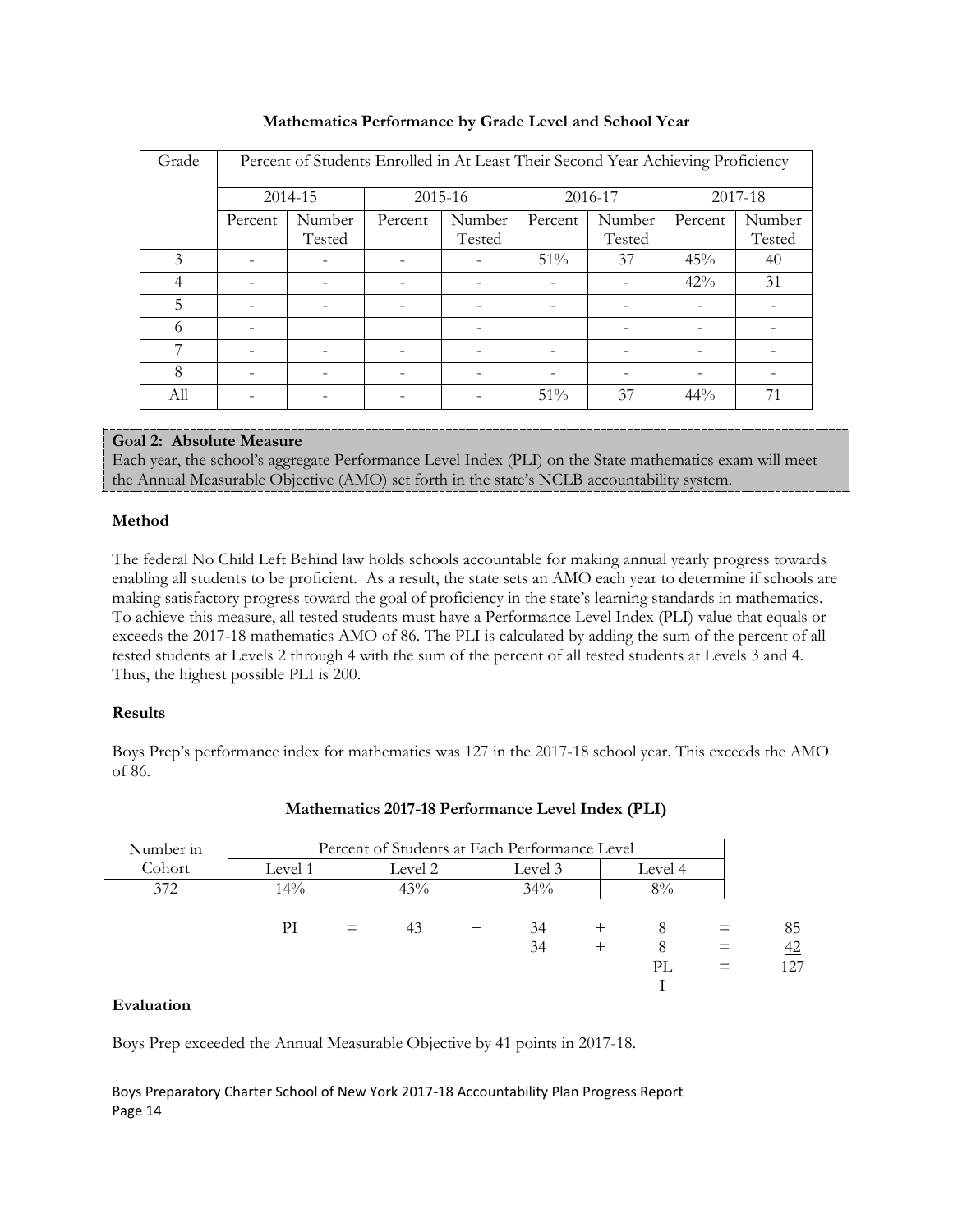## **Goal 3: Comparative Measure**

Each year, the percent of all tested students who are enrolled in at least their second year and performing at proficiency on the state mathematics exam will be greater than that of all students in the same tested grades in the local school district.

# **Method**

A school compares tested students enrolled in at least their second year to all tested students in the surrounding public-school district. Comparisons are between the results for each grade in which the school had tested students in at least their second year at the school and the total result for all students at the corresponding grades in the school district.

#### **Results**

Students enrolled in at least their second year at Boys Prep outperformed those of their host district, NYC Community District 8.

| Grade | Percent of Students at Proficiency |                  |                              |                  |  |
|-------|------------------------------------|------------------|------------------------------|------------------|--|
|       | Charter School Students In At      |                  | <b>All District Students</b> |                  |  |
|       | Least 2 <sup>nd</sup> Year         |                  |                              |                  |  |
|       | Percent                            | Number<br>Tested | Percent                      | Number<br>Tested |  |
| 3     | 45%                                | 40               | $41\%$                       | 2160             |  |
| 4     | 42%                                | 31               | 32%                          | 2121             |  |
| 5     |                                    |                  | 30%                          | 2222             |  |
| 6     |                                    |                  | 27%                          | 2112             |  |
| 7     |                                    |                  | 25%                          | 2193             |  |
| 8     |                                    |                  | 24%                          | 1917             |  |
| All   | $44\%$                             | 71               | 30%                          | 12725            |  |

# **2017-18 State Mathematics Exam Charter School and District Performance by Grade Level**

#### **Evaluation**

Boys Prep met the accountability measure requiring that students who are enrolled in at least their second year and performing at proficiency on the state mathematics exam to be greater than that of all students in the same tested grades in the local school district.

#### **Additional Evidence**

The below table demonstrates that Boys Prep students have outperformed the students of the school's host district, District 8.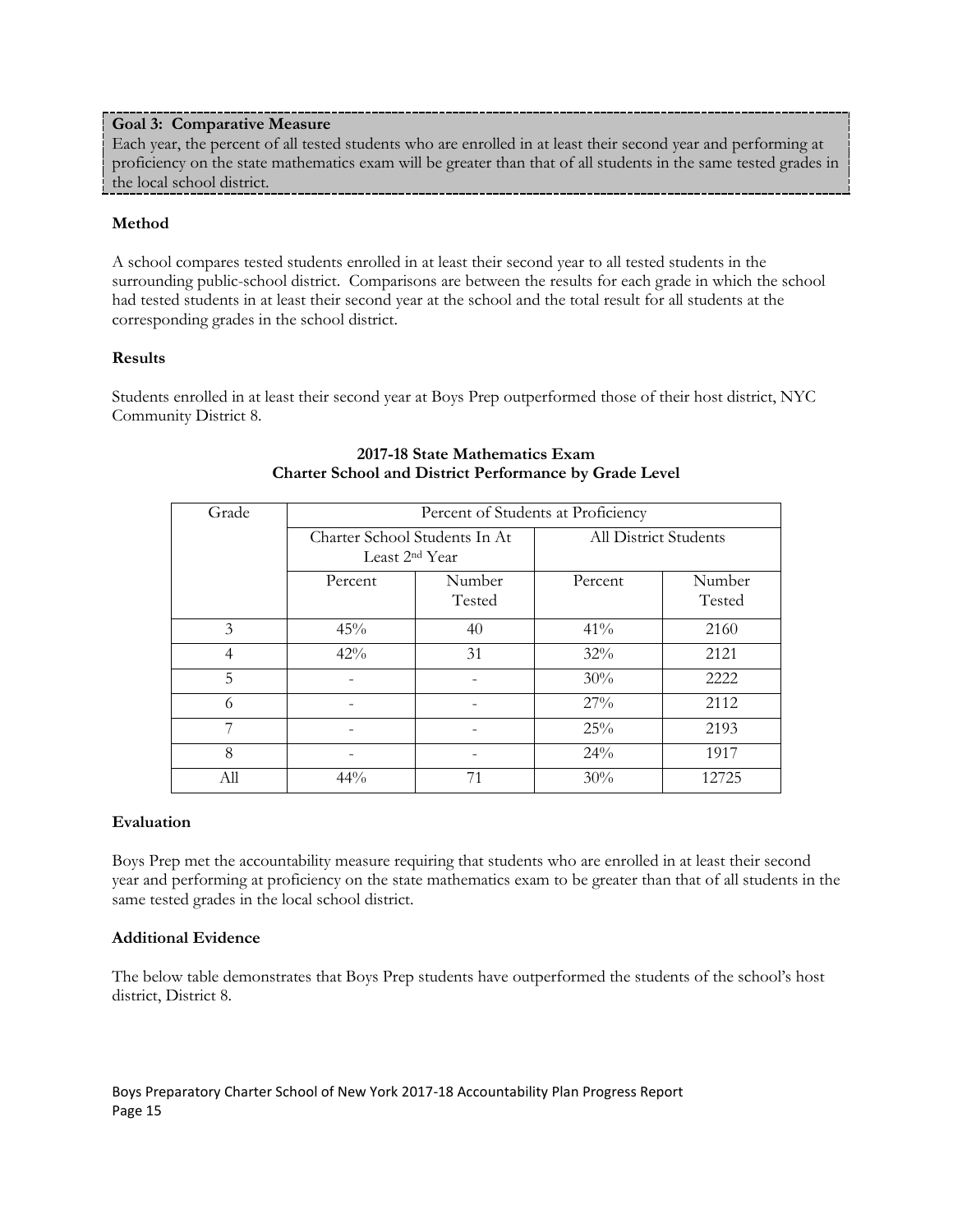| Grade |                          | Percent of Students Enrolled in at Least their Second Year Who Are at Proficiency Compared |             |                            |             |            |             |            |
|-------|--------------------------|--------------------------------------------------------------------------------------------|-------------|----------------------------|-------------|------------|-------------|------------|
|       |                          |                                                                                            |             | to Local District Students |             |            |             |            |
|       |                          | 2014-15                                                                                    |             | 2015-16                    |             | 2016-17    |             | 2017-18    |
|       | <b>Boys</b>              | District 8                                                                                 | <b>Boys</b> | District 8                 | <b>Boys</b> | District 8 | <b>Boys</b> | District 8 |
|       | Prep                     |                                                                                            | Prep        |                            | Prep        |            | Prep        |            |
| 3     |                          |                                                                                            |             |                            | $51\%$      | 30%        | 45%         | $41\%$     |
| 4     | $\qquad \qquad -$        | $\overline{\phantom{a}}$                                                                   | -           |                            |             |            | 42%         | 32%        |
| 5     | $\overline{\phantom{0}}$ |                                                                                            |             |                            |             |            |             | 30%        |
| 6     | $\overline{\phantom{0}}$ |                                                                                            |             |                            |             |            |             | 27%        |
| 7     | $\overline{\phantom{a}}$ |                                                                                            |             |                            |             |            |             | 25%        |
| 8     |                          |                                                                                            |             |                            |             |            |             | 24%        |
| All   |                          |                                                                                            |             |                            | 51%         | 30%        | 44%         | 30%        |

## **Mathematics Performance of Charter School and Local District by Grade Level and School Year**

# **Goal 2: Comparative Measure**

Each year, the school will exceed its predicted level of performance on the state mathematics exam by an Effect Size of 0.3 or above (performing higher than expected to a small degree) according to a regression analysis controlling for students eligible for economically disadvantaged students among all public schools in New York State.

# **Method**

The Charter Schools Institute conducts a Comparative Performance Analysis, which compares the school's performance to demographically similar public schools state-wide. The Institute uses a regression analysis to control for the percentage of economically disadvantaged students among all public schools in New York State. The Institute compares the school's actual performance to the predicted performance of public schools with a similar economically disadvantaged percentage. The difference between the schools' actual and predicted performance, relative to other schools with similar economically disadvantaged statistics, produces an Effect Size. An Effect Size of 0.3 or performing higher than expected to a small degree is the requirement for achieving this measure.

Given the timing of the state's release of economically disadvantaged data and the demands of the data analysis, the 2017-18 analysis is not yet available. This report contains 2016-17 results, the most recent Comparative Performance Analysis available.

# **Results**

In 2016-17, Girls Prep Bronx's aggregate effect size in mathematics was 0.87.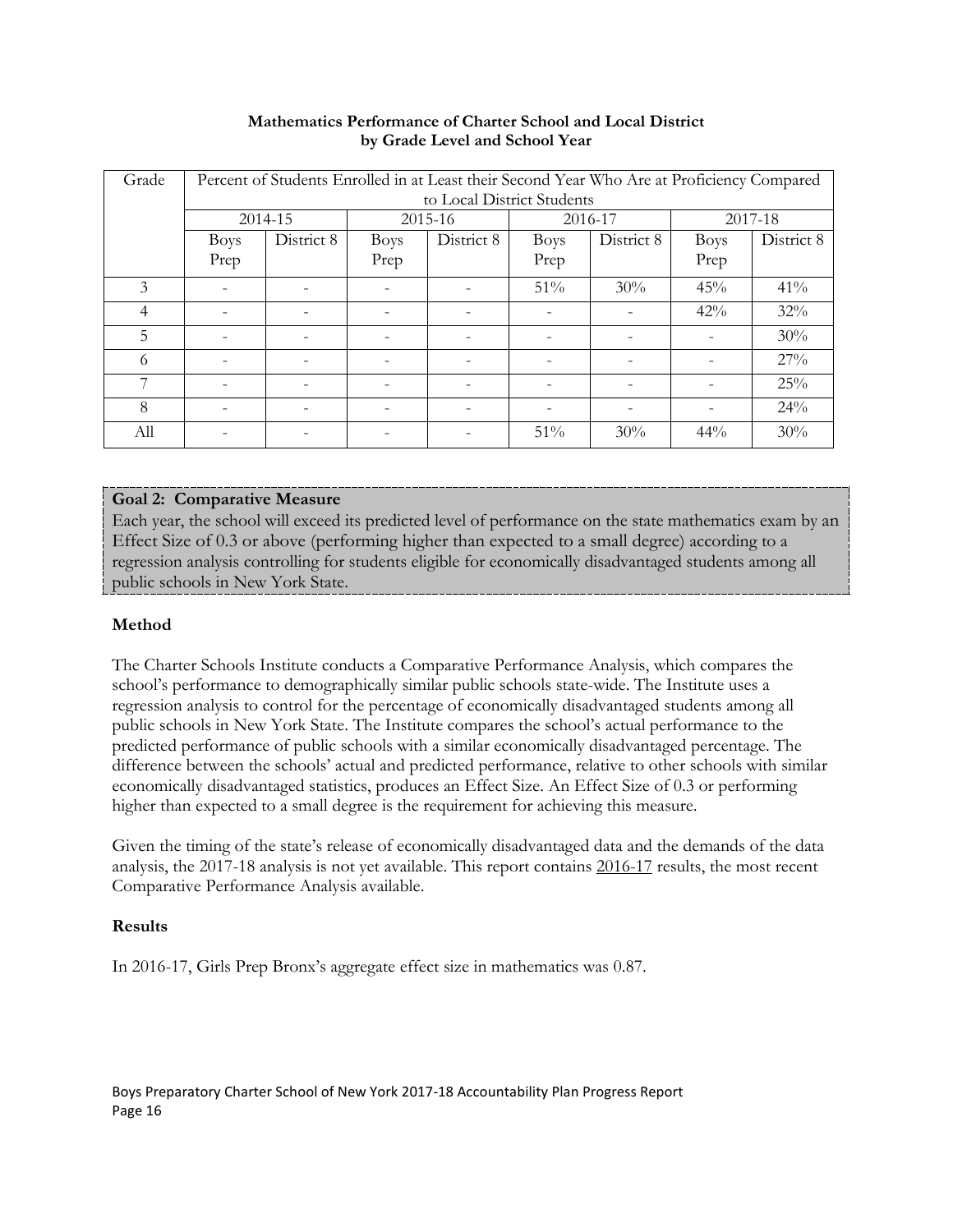# 2016-17 **Mathematics Comparative Performance by Grade Level**

| Grade | <b>Percent of</b><br>Number of<br>Economically<br><b>Students</b><br>Disadvantaged<br><b>Tested</b> |    | <b>Percent of Students</b><br>at Proficiency |           | <b>Difference</b><br>between Actual<br>and Predicted | <b>Effect Size</b> |
|-------|-----------------------------------------------------------------------------------------------------|----|----------------------------------------------|-----------|------------------------------------------------------|--------------------|
|       | <b>Students</b>                                                                                     |    | Actual                                       | Predicted |                                                      |                    |
|       | 92.7                                                                                                | 37 | 51                                           | 33.0      | 18.0                                                 | 0.87               |
|       |                                                                                                     |    |                                              |           |                                                      |                    |
|       |                                                                                                     |    |                                              |           |                                                      |                    |
| 6     |                                                                                                     |    |                                              |           |                                                      |                    |
|       |                                                                                                     |    |                                              |           |                                                      |                    |
| 8     |                                                                                                     |    |                                              |           |                                                      |                    |
| All   | 92.7                                                                                                | 37 | 51.0                                         | 33.0      | 18.0                                                 | 0.87               |

| <b>School's Overall Comparative Performance:</b> |
|--------------------------------------------------|
| Higher than expected to large degree             |

## **Evaluation**

In 2016-17, Boys Prep met this accountability plan goal. Boys Prep's effect size is not yet available for 2017-18, the year relevant to this analysis.

## **Additional Evidence**

| School<br>Year | Grades | Percent<br>Eligible for<br>Free Lunch | Number<br>Tested | Actual | Predicted | Effect<br>Size |
|----------------|--------|---------------------------------------|------------------|--------|-----------|----------------|
| 2016-17        | K-3    | 92.7                                  | 37               | 51.0   | 33.0      | 0.87           |

# **Mathematics Comparative Performance by School Year**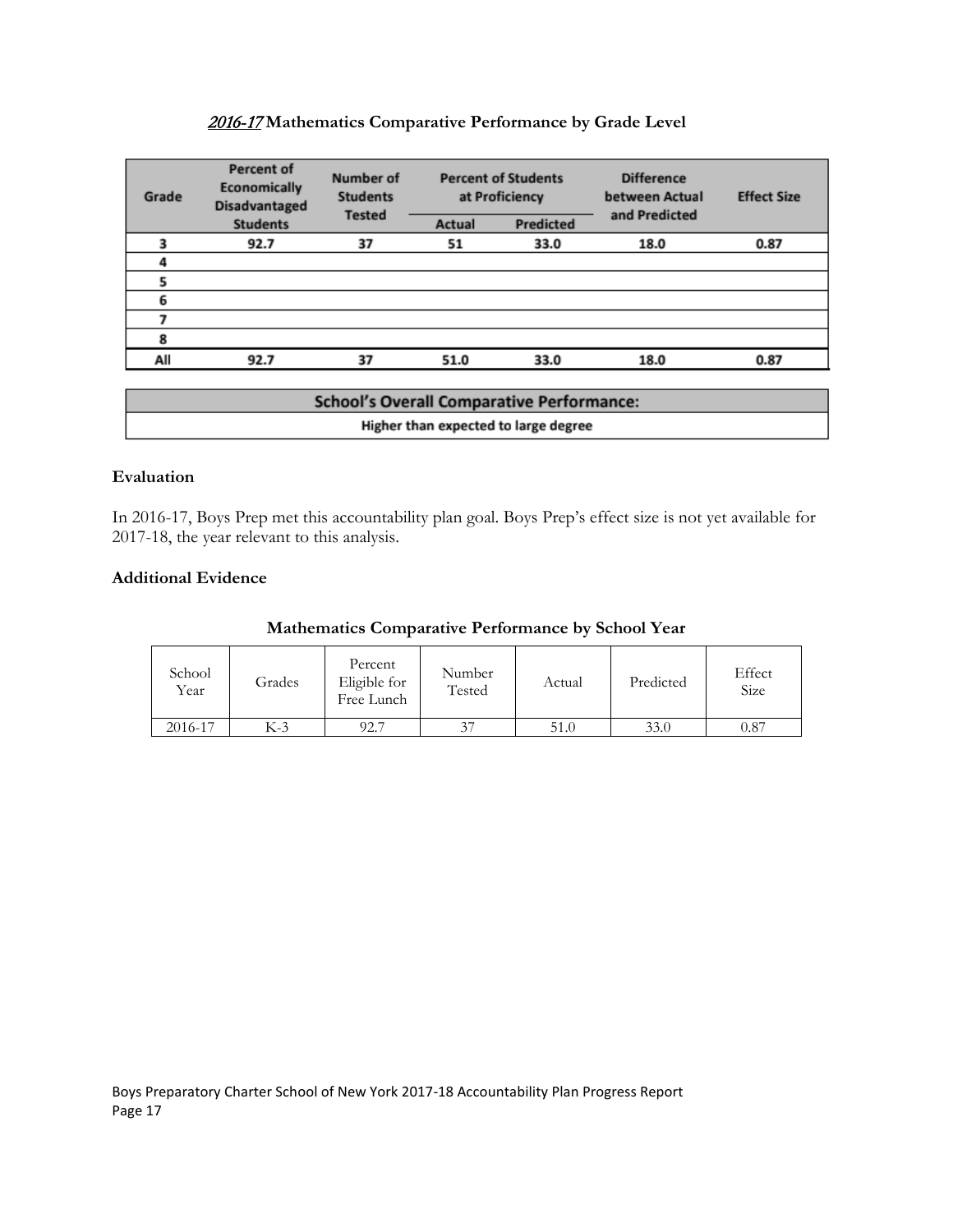# **Goal 2: Growth Measure**

Each year, under the state's Growth Model, the school's mean unadjusted growth percentile in mathematics for all tested students in grades 4-8 will be above the state's unadjusted median growth percentile.

# **Method**

This measure examines the change in performance of the same group of students from one year to the next and the progress they are making in comparison to other students with the same score in the previous year. The analysis only includes students who took the state exam in 2017-18 and have a state exam score in 2016-17 including students who were retained in the same grade. Students with the same 2016-17 scores are ranked by their 2017-18 scores and assigned a percentile based on their relative growth in performance (mean growth percentile). Students' growth percentiles are aggregated schoolwide to yield a school's mean growth percentile. For a school to perform above the statewide median, it must have a mean growth percentile greater than 50.

In 2017-18, Girls Prep Bronx's mean unadjusted growth percentile was 55. This is lower than the state's unadjusted median growth percentile of 50.0

|       | Mean Growth Percentile |                      |  |  |
|-------|------------------------|----------------------|--|--|
| Grade | School                 | Statewide<br>Average |  |  |
|       | 40                     | 50                   |  |  |
| 5     |                        | 50                   |  |  |
| 6     |                        | 50                   |  |  |
|       |                        | 50                   |  |  |
|       |                        | 50                   |  |  |
| All   | 40                     | 50                   |  |  |

# **2017-18 Mathematics Mean Growth Percentile by Grade Level**

# **Evaluation**

In 2017-18, Boys Prep not meet this accountability plan goal.

# **Mathematics Mean Growth Percentile by Grade Level and School Year**

| Grade | Mean Growth Percentile |
|-------|------------------------|
|       | 2017-18                |
|       | 40                     |
| 5     |                        |
| 6     |                        |
|       |                        |
| 8     |                        |
| All   | 40                     |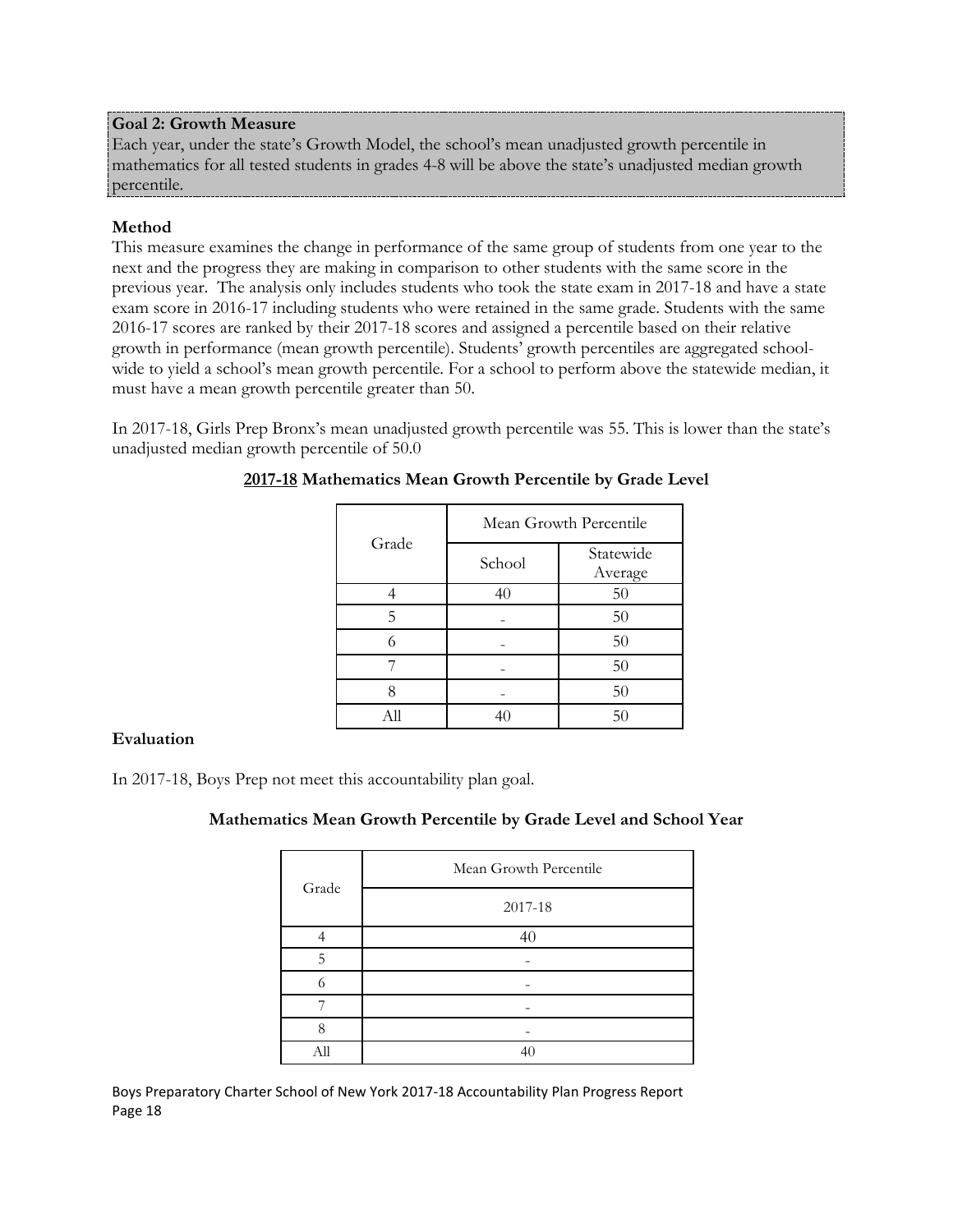# **Summary of the Mathematics Goal**

We are committed to providing the resources needed for our students to become proficient mathematicians. Boys Prep is committed to a culture of continuous improvement where student achievement and success has no limit.

In 2017-18, Boys Prep achieved 3 out of the 5 possible measures for evaluation. Below we have outlined an action plan to implement in the coming year. This plan includes programs and processes that have proven to be successful and new strategies that address our observable gaps.

Like most charter schools in New York City, Boys Prep did not meet the goal of 75 percent proficiency in 2017-18. However, we are on a predictive path to attaining that goal in the future.

| Type        | Measure                                                                                                                                                                                                                                                                                                                                                                             | <b>Outcome</b>            |
|-------------|-------------------------------------------------------------------------------------------------------------------------------------------------------------------------------------------------------------------------------------------------------------------------------------------------------------------------------------------------------------------------------------|---------------------------|
| Absolute    | Each year, 75 percent of all tested students who are enrolled in at least<br>their second year will perform at proficiency on the New York State<br>mathematics exam for grades 3-8.                                                                                                                                                                                                | Did Not<br>Achieve        |
| Absolute    | Each year, the school's aggregate Performance Level Index (PLI) on the<br>state mathematics exam will meet that year's Annual Measurable<br>Objective (AMO) set forth in the state's NCLB accountability system.                                                                                                                                                                    | Achieved                  |
| Comparative | Each year, the percent of all tested students who are enrolled in at least<br>their second year and performing at proficiency on the state<br>mathematics exam will be greater than that of students in the same<br>tested grades in the local school district.                                                                                                                     | Achievec                  |
| Comparative | Each year, the school will exceed its predicted level of performance on<br>the state mathematics exam by an Effect Size of 0.3 or above<br>(performing higher than expected to a small degree) according to a<br>regression analysis controlling for economically disadvantaged students<br>among all public schools in New York State. (Using 2016-17 school<br>district results.) | Achieved                  |
| Growth      | Each year, under the state's Growth Model the school's mean<br>unadjusted growth percentile in mathematics for all tested students in<br>grades 4-8 will be above the state's unadjusted median growth<br>percentile.                                                                                                                                                               | Did Not<br><b>Achieve</b> |

#### **Action Plan**

# **Increased Instructional Time**

In Grades K-5, we have implemented a new 30-minute problem-solving block. Students will spend this time critically engaging with a single rigorous question, developing their own strategies and discussing them with peers as a class. We have contracted with Dr. Stephanie Smith to implement Cognitively Guided Instruction (CGI) "Number Talks" during this problem-solving block. CGI has previously been implemented by other NYC charter schools that have seen substantial growth in math achievement as a result.

#### **Instruction**

The second key lever to drive academic improvement is to continue to refine our coaching and observation processes. All instructional leaders will regularly observe teachers and provide instructional feedback. Grade team leaders will also conduct informal observations and peer observations. All observations will utilize the Danielson framework as our model of excellent teaching.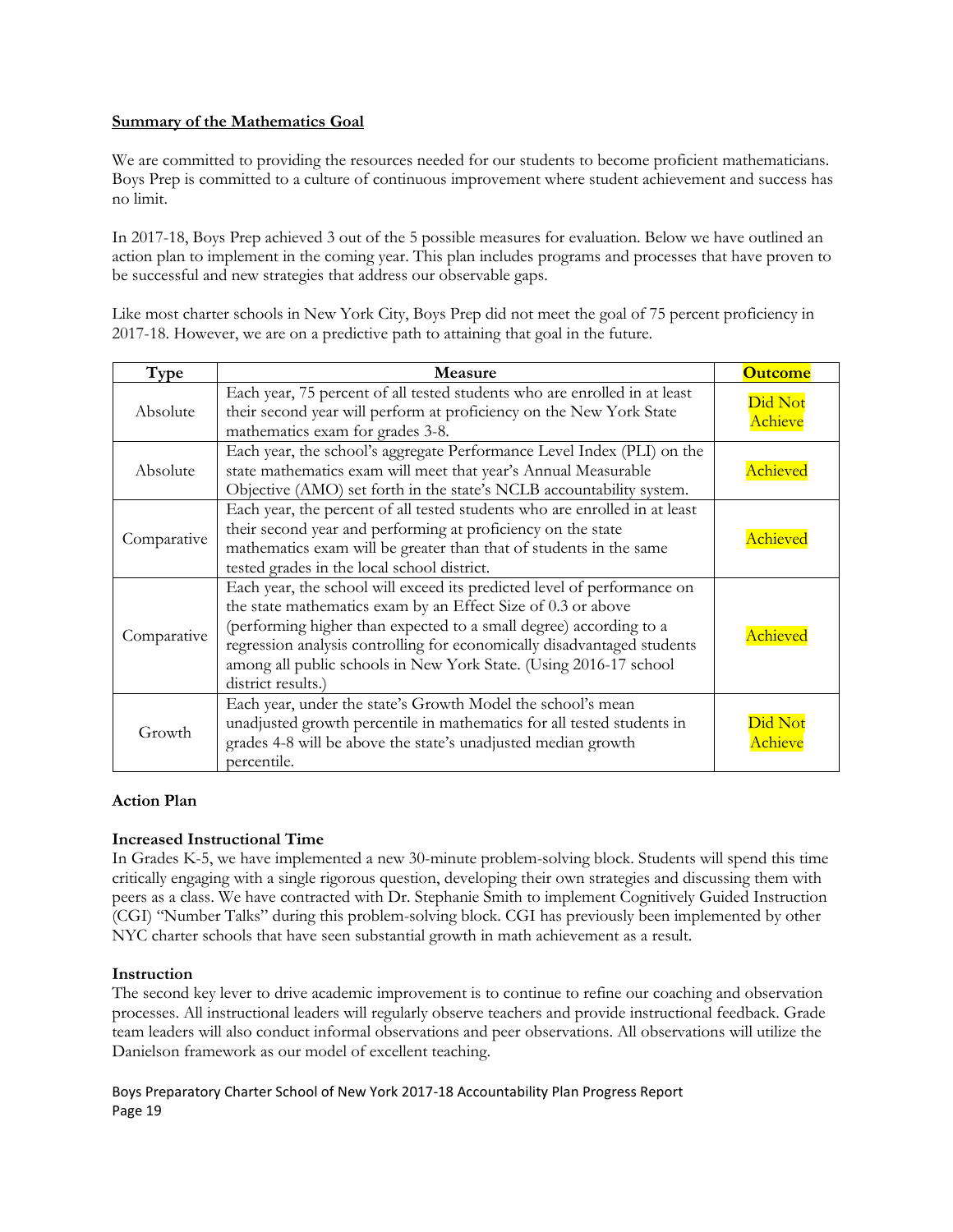Boys Prep has invested in the TeachBoost platform to improve the quality of observation, coaching and evaluation. All teachers will receive a minimum of 15 short and 5 long classroom observations from their coach, which is the average reported by top-quartile schools on TNTP's Insight survey. Our coaching and observation program will also be supported through our partnership with TNTP. From the research literature on school improvement, we know that strong coaching and feedback is one of the highest-leverage strategies that a principal must utilize to improve student achievement. TNTP will also organize Excellent School Visits to ensure our school leaders see best practice.

#### **Data & Assessment**

Boys Prep teachers and instructional leaders routinely collect and analyze a wide variety of qualitative and quantitative data to improve curriculum and instruction. Students are assessed using curricular-aligned, performance-based assessments as measures of absolute performance. These rigorous assessments require synthesis and high-level application of knowledge from all subject areas. Student growth is measured using the NWEA MAP and STEP assessment. Throughout the year, students take interim assessments aligned with our scope and sequence in mathematics and in English Language Arts.

## **Leadership**

As outlined in the ELA action plan above, Public Prep has made added additional supports and made significant changes in network and school leadership with the aim of improving instructional leadership, adult learning, teacher coaching and development.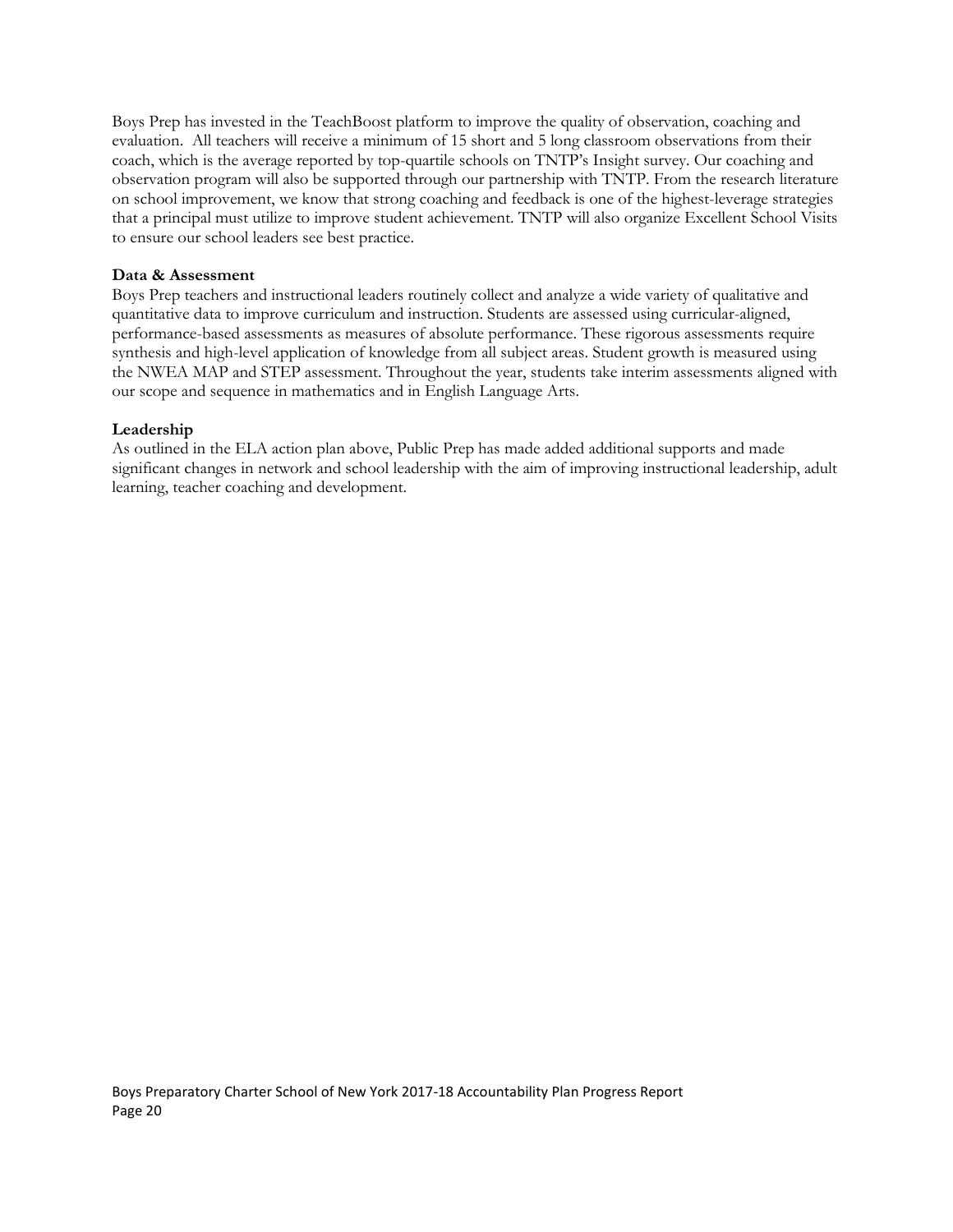# **SCIENCE**

# **Goal 3: Science** Girls Prep Bronx students will demonstrate proficiency relevant to achievement in science.

## **Background**

Science at Boys Prep allows students to explore the world through a hands-on, inquiry-based approach. Throughout their years in school students will study physical, life, and earth science. Every student at Boys Prep takes science every day, which is taught in our dedicated science labs by subject specific teachers.

Science in kindergarten explores topics such as the five senses, changes in plants and animals through the seasons, taking care of the earth and magnetism. First grade topics include astronomy, the human body, animal diversity, properties of matter (solids and liquids), and light and sound. In second grade, students use the scientific process to learn about simple machines life cycles, and the symbiotic relationship of plants and animals among other topics.

As students move on to third grade, they build on their early childhood learning. Third grade students at Boys Prep Bronx complete an in-depth study of inherited traits, meteorology, ecology, and force and motion. As fourth graders, students delve into animals and plants in their environment, discover the properties of water, explore electrical energy and magnetism, and understand the impact that natural events have on our world. Fourth graders end the year participating in the NYS Science Written and Performance Assessment that focuses on knowledge gained throughout their elementary science program.

In fifth grade, students study ecosystems, classify living things, study the roots of scientific theory, and explore the stars and the solar system. Students build their reading, writing, and inquiry skills as they engage in projects and hands-on labs.

In every grade, teachers integrate opportunities for students to read and write about the content, skills, and processes developed through their inquiry work. Teachers use Delta Education FOSS science, the state standards, and the Next Gen Science Standards as the key resources in planning instruction.

#### **Goal 3: Absolute Measure**

Each year, 75 percent of all tested students enrolled in at least their second year will perform at proficiency on the New York State science examination.

#### **Method**

The school administered the New York State Testing Program science assessment to students in  $4<sup>th</sup>$ grade in spring 2018. The school converted each student's raw score to a performance level and a gradespecific scaled score. The criterion for success on this measure requires students enrolled in at least their second year (defined as enrolled by BEDS day of the previous school year) to score at proficiency.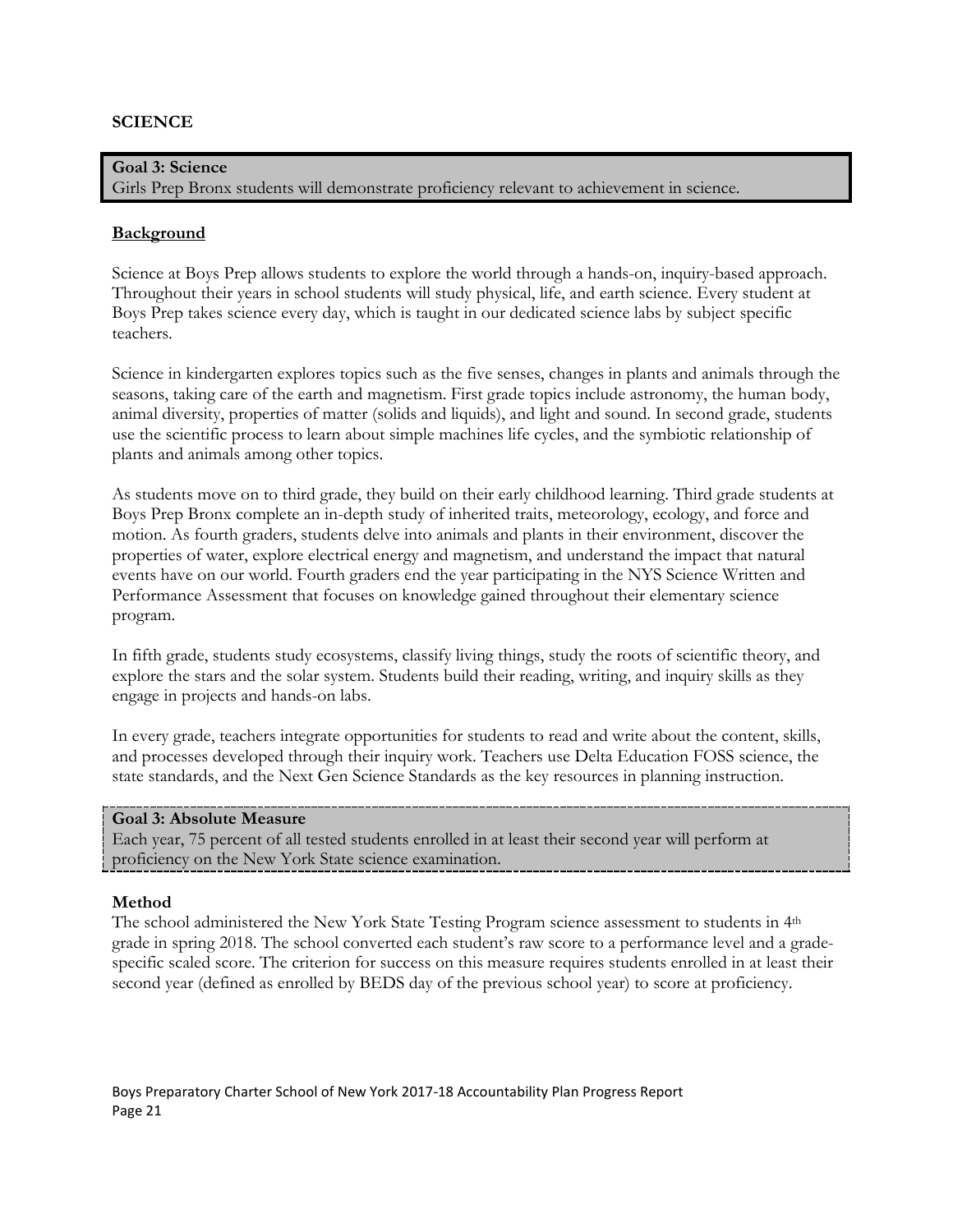## **Results**

97% of Boys Prep students enrolled in at least their second year were proficient on the NYS science examination.

|       | Percent of Students at Proficiency |                               |                       |                  |  |  |
|-------|------------------------------------|-------------------------------|-----------------------|------------------|--|--|
| Grade | Least 2 <sup>nd</sup> Year         | Charter School Students In At | All District Students |                  |  |  |
|       | Percent                            | Number<br>Tested              | Percent               | Number<br>Tested |  |  |
|       | $97\%$                             | 32                            |                       |                  |  |  |
|       |                                    |                               |                       |                  |  |  |
|       | $97\%$                             | 32                            |                       |                  |  |  |

# **Charter School Performance on 2017-18 State Science Exam By All Students and Students Enrolled in At Least Their Second Year**

# **Evaluation**

Boys Prep met this accountability plan goal.

# **Additional Evidence**

Boys Prep has met this accountability goal in each year that its students have been eligible to take the Grade 4 science assessment.

|       | Percent of Students Enrolled in At Least Their Second Year at Proficiency |                  |             |                  |         |                  |         |                  |
|-------|---------------------------------------------------------------------------|------------------|-------------|------------------|---------|------------------|---------|------------------|
|       | 2014-15                                                                   |                  | $2015 - 16$ |                  | 2016-17 |                  | 2017-18 |                  |
| Grade | Percent                                                                   | Number<br>Tested | Percent     | Number<br>Tested | Percent | Number<br>Tested | Percent | Number<br>Tested |
|       | $\overline{\phantom{a}}$                                                  | ۰                |             | -                |         |                  | $97\%$  | 32               |
| 8     | ۰                                                                         |                  |             |                  |         |                  |         |                  |
| Аll   |                                                                           |                  |             |                  |         |                  | 97%     | 32               |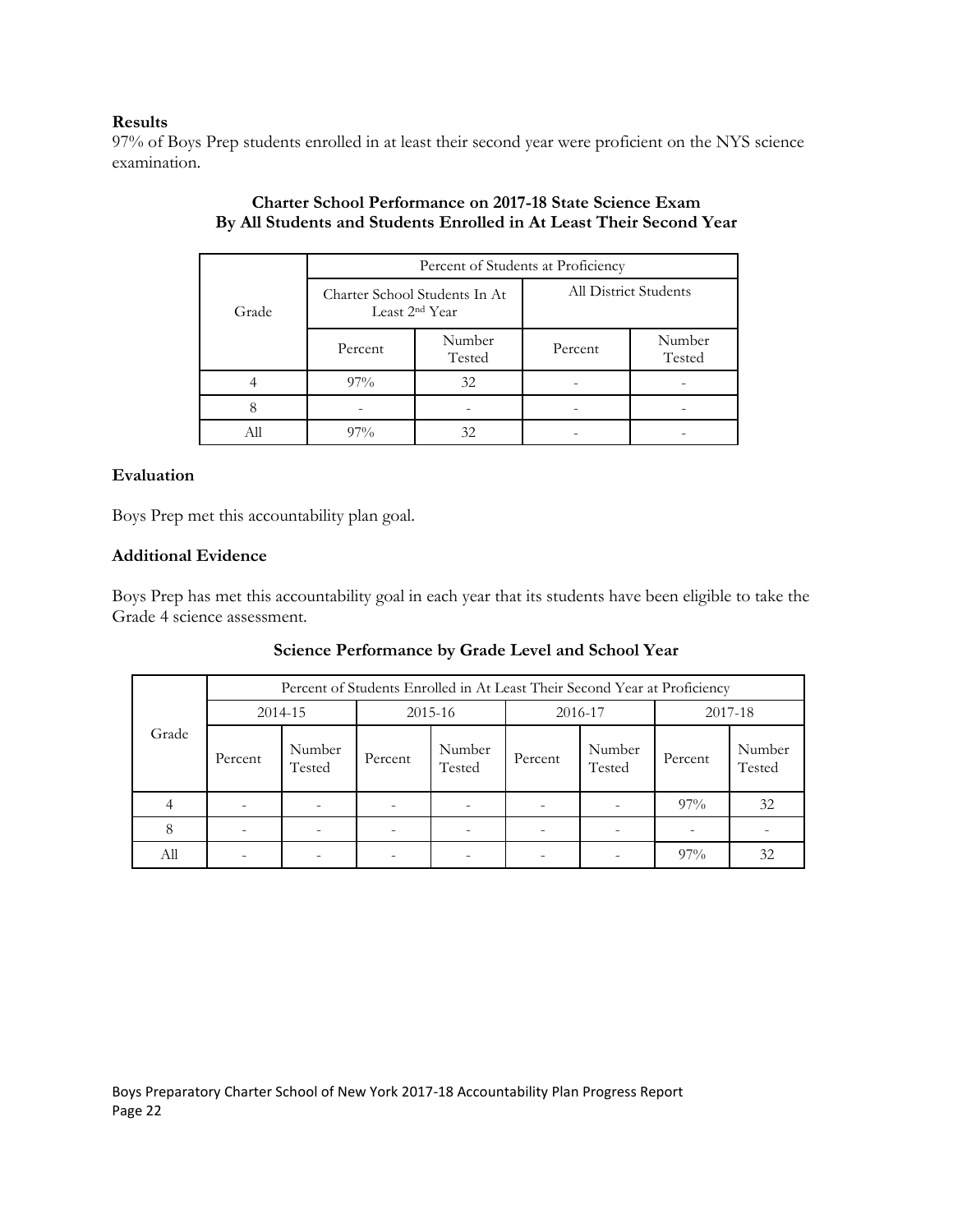# **Goal 3: Comparative Measure**

Each year, the percent of all tested students enrolled in at least their second year and performing at proficiency on the state science exam will be greater than that of all students in the same tested grades in the local school district.

# **Method**

The school compares tested students enrolled in at least their second year to all tested students in the surrounding public-school district. Comparisons are between the results for each grade in which the school had tested students in at least their second year and the results for the respective grades in the local school district.

# **Results**

Comparative data for 2017-18 has not yet been published.

|       | Percent of Students at Proficiency |                               |                     |                  |  |  |
|-------|------------------------------------|-------------------------------|---------------------|------------------|--|--|
| Grade | Least 2 <sup>nd</sup> Year         | Charter School Students In At | District 8 Students |                  |  |  |
|       | Percent                            | Number<br>Tested              | Percent             | Number<br>Tested |  |  |
|       | $97\%$                             | 32                            |                     |                  |  |  |
|       |                                    |                               |                     |                  |  |  |
|       |                                    |                               |                     |                  |  |  |

# **2016-17 State Science Exam Charter School and District Performance by Grade Level**

# **Evaluation**

Boys Prep met all accountability plan goals in science.

# **Additional Evidence**

Boys Prep met this accountability goal in each year that it has taken the science test.

# **Science Performance of Charter School and Local District by Grade Level and School Year**

|       | Percent of Charter School Students at Proficiency and Enrolled in At Least their Second Year<br>Compared to Local District Students |                   |                   |                   |                   |                   |                   |                   |
|-------|-------------------------------------------------------------------------------------------------------------------------------------|-------------------|-------------------|-------------------|-------------------|-------------------|-------------------|-------------------|
| Grade | 2014-15                                                                                                                             |                   | 2015-16           |                   | 2016-17           |                   | 2017-18           |                   |
|       | Charter<br>School                                                                                                                   | Local<br>District | Charter<br>School | Local<br>District | Charter<br>School | Local<br>District | Charter<br>School | Local<br>District |
|       |                                                                                                                                     |                   |                   |                   |                   | 80%               | $97\%$            |                   |
| 8     |                                                                                                                                     |                   |                   |                   |                   | 37%               |                   |                   |
| All   |                                                                                                                                     |                   |                   |                   |                   | 61%               | $97\%$            |                   |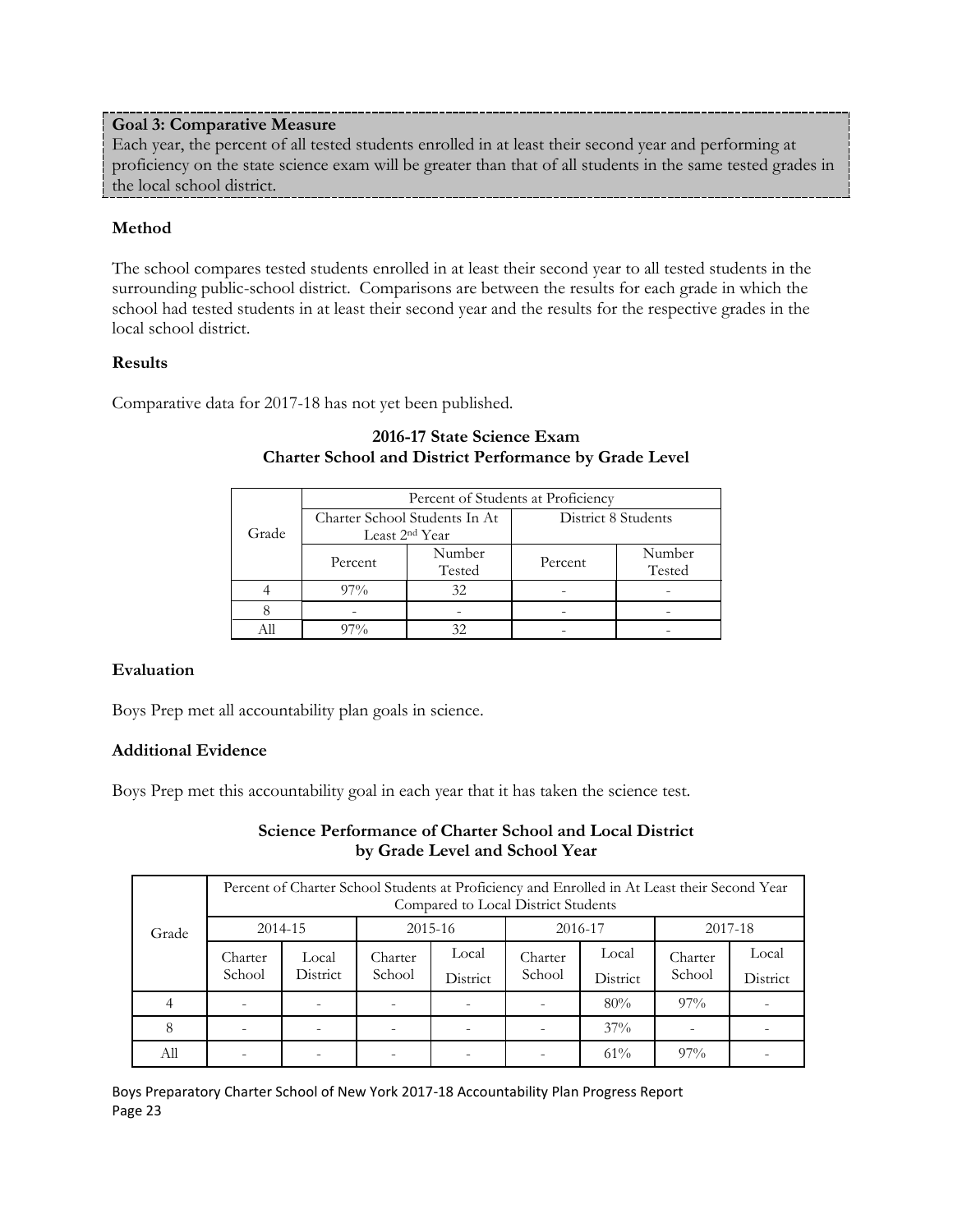## **Summary of the Science Goal**

Currently, Boys Prep has met one out of two science goals in 2017-18. Science Scores for District 8 have not yet been released to the public. Although our performance was relatively strong, we are not satisfied with our results, and will seek to enhance our instructional program to improve them in 2018-19.

| Tvpe        | <b>Measure</b>                                                                                                                                                                                                                                  | <b>Outcome</b> |
|-------------|-------------------------------------------------------------------------------------------------------------------------------------------------------------------------------------------------------------------------------------------------|----------------|
| Absolute    | Each year, 75 percent of all tested students enrolled in at least<br>their second year will perform at proficiency on the New York<br>State examination.                                                                                        | Achieved       |
| Comparative | Each year, the percent of all tested students enrolled in at least<br>their second year and performing at proficiency on the state<br>exam will be greater than that of all students in the same tested<br>grades in the local school district. | $\rm N/A$      |

# **Action Plan**

We will be looking critically at the alignment of our science curriculum to the Grade 4 NYS science test. Although we are confident that our curriculum covers all the material necessary to succeed on the Grade 4 NYS science test, certain content areas may not receive appropriate emphasis or be taught in the appropriate sequence. We will seek to uncover and remedy any gaps in 2018-19.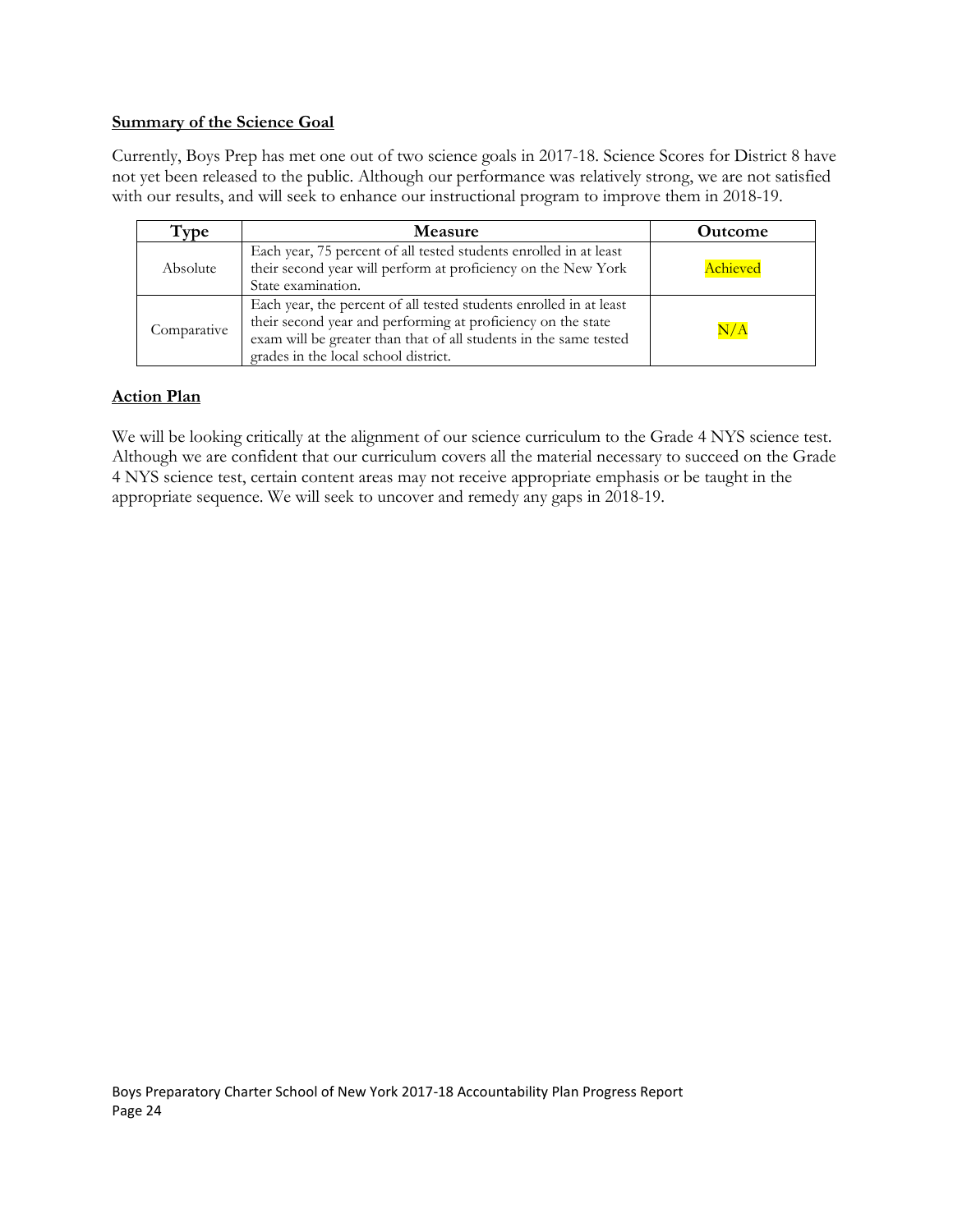# **Goal 3: NCLB** The school will be in Good Standing each year.

#### **Goal 1: Absolute Measure**

Under the state's NCLB accountability system, the school's Accountability Status is in good standing: the state has not identified the school as a Focus School nor determined that it has met the criteria to be identified as a local-assistance-plan school.

# **Method**

Since *all* students are expected to meet the state's learning standards, the federal No Child Left Behind legislation stipulates that various sub-populations and demographic categories of students among all tested students must meet state proficiency standards. New York, like all states, established a system for making these determinations for its public schools. Each year the state issues School Report Cards. The report cards indicate each school's status under the state's No Child Left Behind (NCLB) accountability system.

## **Results**

For the 2017-18 school year Boys Prep was in Good Standing.

## **Evaluation**

Boys Prep met this accountability goal.

| <b>NCLB</b> Status by Year |               |  |  |  |  |
|----------------------------|---------------|--|--|--|--|
| Year                       | <b>Status</b> |  |  |  |  |
| 2014-15                    | Good Standing |  |  |  |  |
| 2015-16                    | Good Standing |  |  |  |  |
| 2016-17                    | Good Standing |  |  |  |  |
| 2017-18                    | Good Standing |  |  |  |  |

# **Additional Evidence**

Boys Prep has been in good standing for each year of the Accountability Period.